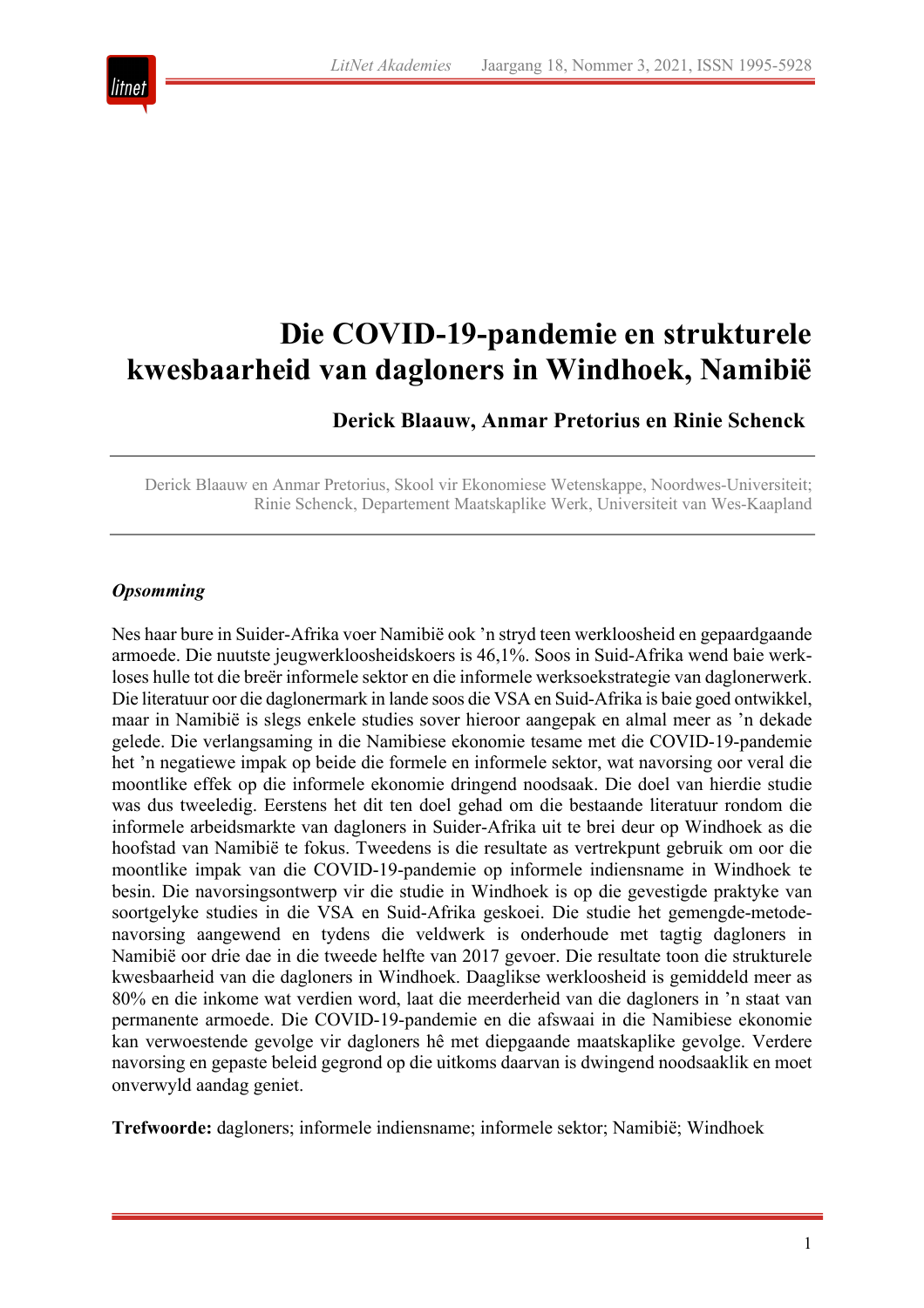

#### *Abstract*

# **The COVID-19 pandemic and the structural vulnerability of day labourers in Windhoek, Namibia**

Namibia celebrated 30 years of independence in 2021. The COVID-19 pandemic has had disastrous economic consequences for Namibia, as it has for most countries. Like its neighbours, Namibia has macroeconomic problems to contend with, such as high levels of unemployment and poverty, with the associated social challenges. In 2013, 56% of the Namibian population survived on less than two USA dollars a day. The latest youth unemployment rate is 46,1%. Namibia's economy contracted by 6,5% (on a year on year basis) in the first quarter of 2021. This decline followed a downward revision of 5,9% in the last quarter of 2020. Unemployed people in Namibia (as in most developing countries) turn to the informal economy in an attempt to earn a living. According to the latest Namibian labour force survey (2016), which is available in the public domain, the informal employment rate of the country is 66,5%. Day labourers are a pertinent example in this regard. Individual unemployment forces many people to offer their labour on street corners and intersections and in front of hardware stores in an attempt to find temporary work for a day or a few days in order to make a living. Namibians refer to these work seekers as "street unemployed". This type of work seeking is characterised by very high levels of uncertainty about the possibility of finding employment and a significant variance in the income received for a day's work – *if* one becomes employed. The COVID-19 pandemic also adversely affected this sector in Namibia.

The purpose of this study was twofold: firstly, to expand the existing literature on the informal labour markets of day labourers in Southern Africa, focusing on Namibia's capital. The specific aim was to investigate the frequency of employment, the type of work, the income and the poverty profile of day labourers in Windhoek. The second aim was to use the information to reflect on the possible impact of the COVID-19 pandemic on informal employment in Windhoek.

In the decades since the pioneering work of Hart (1973) the literature has confirmed the permanent nature and emergence of informality in economies and labour markets in especially developing countries. Contrary to predictions based on accepted growth theories such as that of Rostow (1960), the informal economy clearly did not disappear as economies grew and developed. In the nearly 50 years since Hart's 1973 study, academic discourse has developed three theoretical models for explaining and analysing the different manifestations of the informal sector – each with its own implications and policy issues. The three frameworks are known as the dualistic approach, the structuralist approach (sometimes known as the neo-Marxist approach) and the legalistic approach (sometimes known as the neoliberal approach). The structuralist approach emphasises that the informal economy is suppressed and exploited by the formal economy. The legalistic approach explains the rise of the informal economy as a rational response to over-regulation in the formal economy. The dualistic approach views the informal economy as a possible safety net for low-skilled immigrants who migrate from rural to urban areas to earn an income in any way possible. It is evident from the available literature that the socio-economic position of day labourers in Windhoek was already under tremendous pressure two decades ago. It highlights the timely nature of this study to determine how these circumstances changed. As the capital of Namibia and the city with the largest population in the country Windhoek is indeed the administrative, commercial and industrial heartbeat of Namibia. The population of Windhoek was estimated at 431 000 in 2020 compared with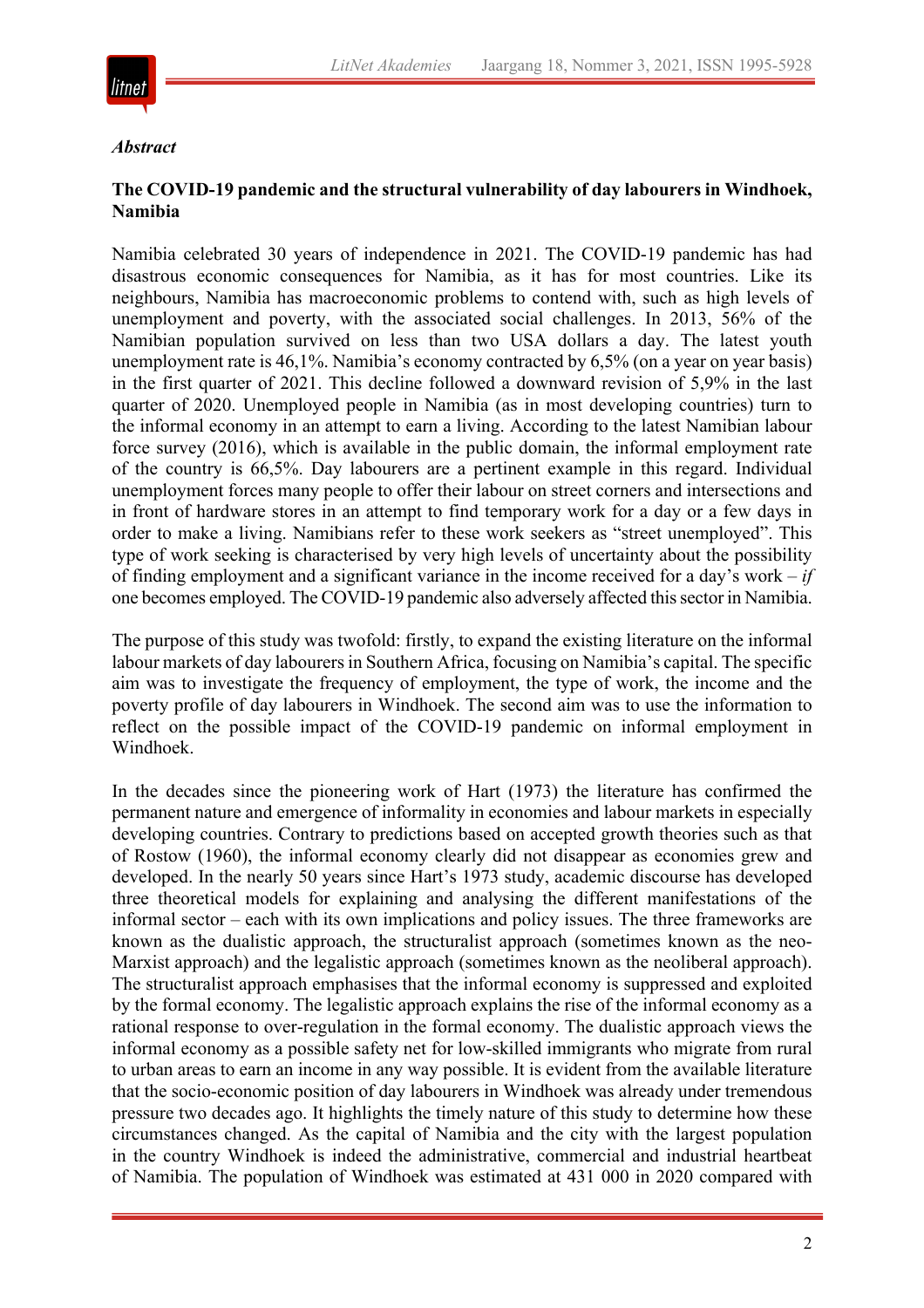

392 000 in 2017. The number of inhabitants is increasing due to a constant influx of migrants from all over Namibia. The absolute and relative size of the city meant that there would theoretically be enough day labourers who could be part of the research sample. Thanks to the work of Gonzo and Plattner (2003), the authors also knew that day labourers were indeed active in the city's local economy. This was also confirmed in informal conversations with Men on the Side of the Road (MSR), a non-governmental organisation that works very closely with the day labourers in Windhoek to improve their skills and help them to find jobs.

The research design for the Windhoek study is based on the established practices of similar studies in the United States of America and South Africa. It applied mixed-method research and during the fieldwork 80 day labourers were interviewed in Windhoek over three days during the second half of 2017. After completion of the fieldwork, all the questionnaires were examined to ensure that each questionnaire complied with the research standards in terms of completeness and readability. Questionnaires that were not legible or complete did not form part of the final data set. The data were captured in Excel and the subsequent analysis was performed in EViews. The study adhered to strict ethical principles and approval was obtained from the relevant ethics committees of the North-West University and the University of the Western Cape with registration number 14/3/10.

The results show that almost all of the day labourers in Windhoek at the time of the study were male. Only 3,75% of the respondents had successfully completed their school career (matric) and only one day labourer had obtained an post-school qualification. Sixty-five of the 80 respondents indicated Oshivambo as their mother tongue. Eight of the day labourers were Afrikaans-speaking, two English-speaking, and five indicated Damara. The data furthermore confirmed that most day labourers (76) in Windhoek originated from inside Namibia. It represents (95%) of the respondents. Only one (1,25%) respondent was born in South Africa, two (2,5%) were from Angola and a one (1,25%) was originally from Zimbabwe. In terms of the success achieved in this job search activity the results are dismal. From Monday to Saturday the success rate of all of the day labourers standing on each particular day was never higher than 22% (on a Monday). In other words, on a Monday up to 78% of day labourers were unsuccessful in their attempts to obtain a temporary job. They could therefore be considered unemployed for the day. This figure increased during the week and on Friday was as high as 88%. The average daily unemployment rate from Monday to Saturday was 82%. Fewer day labourers stood on the street corners on Saturdays and even fewer on Sundays. The success rate on Sundays for the 25 day labourers who did stand seemed to be better, with 11 (44%) getting a job. Further investigation indicates that Sunday activities mostly do not include construction work, but rather gardening and loading and unloading. It also explains the difference in compensation between the activities. At least 75% of the day labourers' jobs in Windhoek in the week before the interview were broadly related to activities in the construction industry.

The COVID-19 pandemic and the downturn in the Namibian economy could therefore have devastating consequences for day labourers with a profound social and societal impact. For Namibia's relatively small open economy, which has been experiencing a protracted recession since the beginning of 2016, this crisis could not have struck at a worse time.

The results of this study indicate that the dim prospects for the construction industry will be nothing short of disastrous for the day labourers in Windhoek. In 2020 the direct impact of the COVID-19 pandemic on the construction industry was catastrophic for both the formal economy and informal workers such as day labourers. The sector shrank by 11,8% in 2020 after activities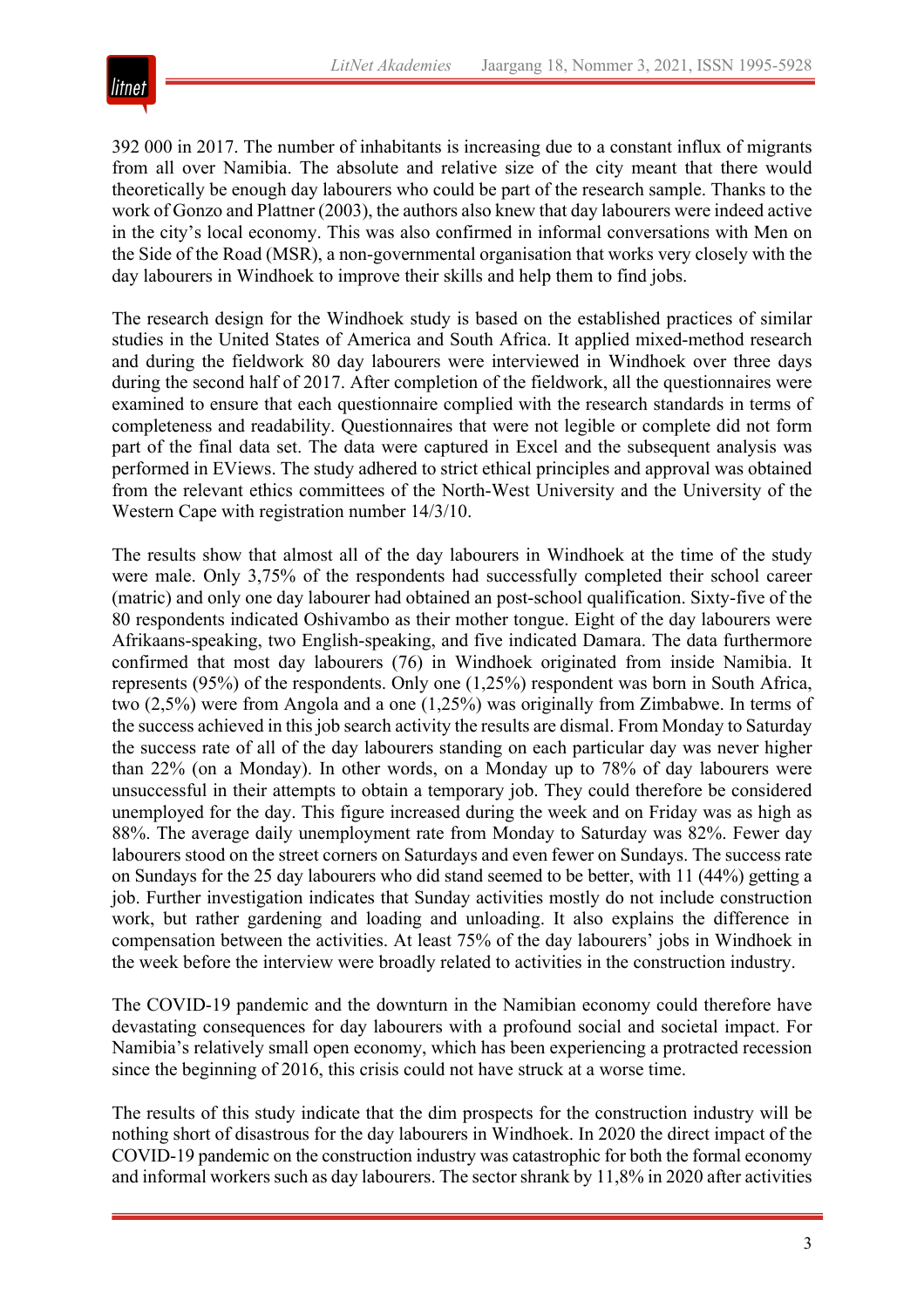

in this sector drastically decreased due to the pandemic. In order to provide further context to the discussion, the income levels of day labourers were compared with the three official monthly poverty thresholds in Namibia in 2015/2016. The food poverty line, lower poverty line and higher poverty line (per person) were N\$ 293,10, N\$ 389,30 and N\$ 520,80 respectively. In a good month, between 2,6 and 12,8% of day labourers would have lived in poverty – if they had to take care only of themselves. In a bad month, the poverty rate rises to between 29,5 and 55,1%. In a good month, taking into account their dependents, the poverty rate was between 34,6 and 59%. It weakens significantly to between 78,2 and 87,2% in a bad month. The structural vulnerability of day labourers in Windhoek was therefore already clear in 2016. The impact of Namibia's macroeconomic reality and the COVID-19 pandemic could plunge even more unemployed day labourers into absolute poverty with all the associated socio-economic consequences. This situation is not likely to improve any time soon. Further research and appropriate evidence-based social policies are urgently needed and require immediate implementation.

**Keywords:** day labourers; informal employment; informal sector; Namibia; Windhoek

#### **1. Inleiding en doel van die studie**

Namibië het in 2021 dertig jaar van onafhanklikheid gevier. Soos haar buurlande voer Namibië ook 'n stryd teen makro-ekonomiese probleme soos hoë vlakke van werkloosheid, armoede en gepaardgaande maatskaplike uitdagings (Humavindu en Stage 2013). Volgens Humavindu en Stage het 56% van die Namibiese bevolking ten tye van hulle studie van minder as twee Amerikaanse dollar per dag geleef. Onlangse statistieke toon voorts dat Namibië se jeugwerkloosheidskoers so hoog as 46,1% is (Tradingeconomics 2021a). Die COVID-19 pandemie het, soos in die meeste lande, rampspoedige ekonomiese gevolge vir Namibië gehad. Die ekonomie van Namibië het in die eerste kwartaal van 2021 op 'n jaargrondslag met 6,5% gekrimp, ná 'n afwaartse hersiene daling van 5,9% in die laaste kwartaal van 2020 (Tradingeconomics 2021b). Dit was die vyfde agtereenvolgende kwartaal van dalings in die bruto binnelandse produk te midde van die voortslepende pandemie en die ekonomiese krisis wat die gepaardgaande inperkings tot gevolg het. Die dalende neiging het in al die belangrikste sektore van die Namibiese ekonomie voorgekom, naamlik konstruksie (–23,9%), vervaardiging (–22,3%), mynbou- en steengroef-aktiwiteite (–19,0%), finansiële dienste (–13,8%), hotelle en restaurante (–12,0%), vervoer en berging (–8,7%) en groot- en kleinhandel (–8,2%) (Tradingeconomics 2021b).

Die afname in ekonomiese aktiwiteite tref nie net die formele ekonomie nie, maar het ook besliste gevolge vir die informele ekonomie. Werklose mense in Namibië wend hulle (soos in die meeste ontwikkelende lande) tot die informele ekonomie in 'n poging om wel 'n inkome te kan probeer verdien. Volgens die nuutste Namibiese arbeidsmagopname (2016), wat in die publieke domein beskikbaar is, is die informele indiensnemingskoers van die land 66,5% (Namibia Statistics Agency 2016a). Hierdie statistieke toon die belangrike rol van informele werk in Namibië vir mense om vir hulself en hul gesinne te sorg. Die COVID-19-pandemie het in alle waarskynlikheid dus ook hierdie sektor in Namibië (net soos in Suid-Afrika) uiters nadelig geraak (Rakabe 2020).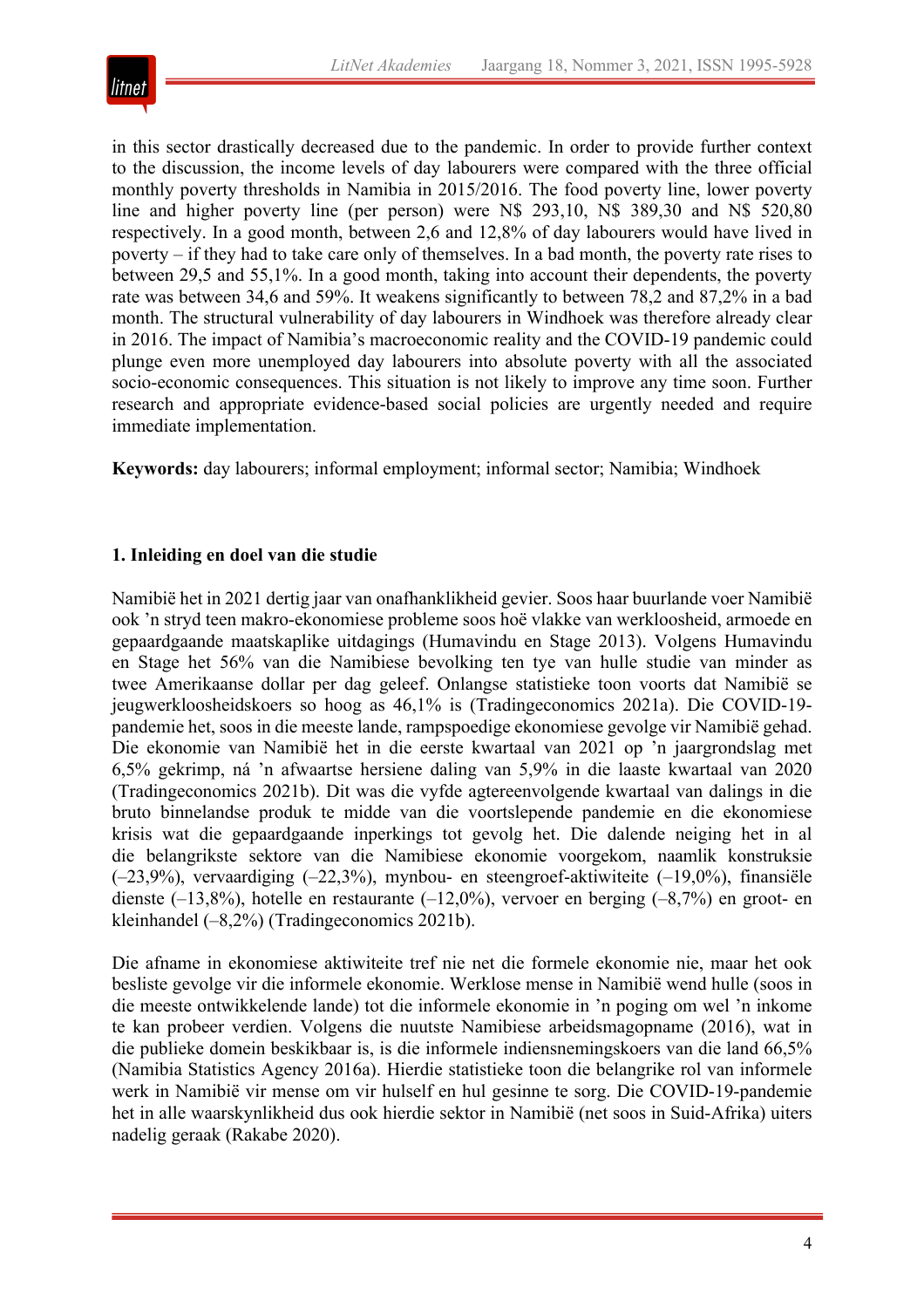

Dit geld veral vir die talle werklose mense wie se bestaansekerheid in die informele ekonomie direk gekoppel is aan die prestasie van die formele ekonomie. Dagloners is 'n pertinente voorbeeld in hierdie verband (Louw 2007; Blaauw, Botha en Schenck 2018). Individuele werkloosheid dwing talle mense in Suid-Afrika en Namibië om hul arbeid op straathoeke en kruisings en voor hardewarewinkels aan te bied in 'n poging om vir 'n dag of enkele dae tydelike werk te bekom om sodoende 'n bestaan te kan maak en vir hul gesinne te sorg (Gonzo en Plattner 2003; Blaauw 2010). Namibiërs verwys na hulle as "straatwerkloses" (Gonzo en Plattner 2003:41) en in Gauteng, Suid-Afrika, word hulle soms "diegene wat stukwerk doen" genoem. Ander plekke in Suid-Afrika gebruik ander terminologie. In die Noord-Kaap hoor 'n mens byvoorbeeld van mans wat 'n "skroppie" vra (Louw 2007:10).

Hierdie aktiwiteit word gekenmerk deur baie hoë vlakke van onsekerheid oor die moontlikheid van indiensneming en beduidende variansie in die inkomste wat die dagloners vir 'n dag se werk sal ontvang – indien hulle wel in diens geneem word (Blaauw e.a. 2018; Theodore, Blaauw, Pretorius en Schenck 2017). Hierdie dubbele onsekerheid tesame met die negatiewe effek wat lang tydperke sonder werk en dus inkome op mense se sielkundige welstand kan hê (Diener en Chan 2011), vereis dringende aandag van navorsers op verskeie vakgebiede.

Die literatuur rondom dagloners is goed ontwikkel in lande soos die VSA en Suid-Afrika. Navorsing in Namibië is egter baie beperk, soos die onderstaande literatuurstudie bewys. Die doel van hierdie studie was dus tweeledig. Eerstens het dit ten doel gehad om die bestaande literatuur rondom die informele arbeidsmarkte van dagloners in Suider-Afrika uit te brei deur in dié geval die fokus op Namibië se hoofstad te vestig. Die spesifieke doel was om die frekwensie van indiensneming, die tipe werk, die inkome en die armoedeprofiel van dagloners in Windhoek te ondersoek. Die tweede doel was om die inligting as vertrekpunt te gebruik om te besin oor die moontlike impak van die COVID-19-pandemie op informele indiensname in Windhoek.

Die res van die artikel bestaan uit 'n kort bespreking van die teoretiese raamwerk wat as vertrekpunt van die artikel dien; 'n oorsig van die bestaande literatuur oor dagloners (spesifiek in Namibië); die navorsingsmetodologie wat in die studie gevolg is; die empiriese analise; 'n bespreking van die resultate; gepaste gevolgtrekkings; en ten slotte voorstelle betreffende moontlike verdere studies.

#### **2. Teoretiese raamwerk as vertrekpunt**

In die dekades sedert die baanbrekerswerk van Hart (1973) het 'n reeks studies verskyn wat die permanente aard en opkoms van informaliteit in ekonomieë en arbeidsmarkte in Latyns-Amerikaanse en ander ontwikkelende lande bevestig het (Yusuff 2011). In teenstelling met die voorspellings ingevolge aanvaarde groeiteorieë (Rostow 1960) van die era het die informele ekonomie duidelik nie verdwyn namate ekonomieë gegroei en ontwikkel het nie.

Die akademiese diskoers het in die byna 50 jaar sedert Hart (1973) se studie verskillende teorieë oor die ontstaan en rol van die informele ekonomie ontwikkel (Yusuff 2011). Daar is hoofsaaklik drie moontlike teoretiese modelle om die verskillende manifestasies van die informele sektor mee te verklaar en te analiseer – elk met sy eie implikasies en beleidskwessies (Chen, Vanek en Heintz 2006; Wilson 2011). Die drie raamwerke staan bekend as die dualistiese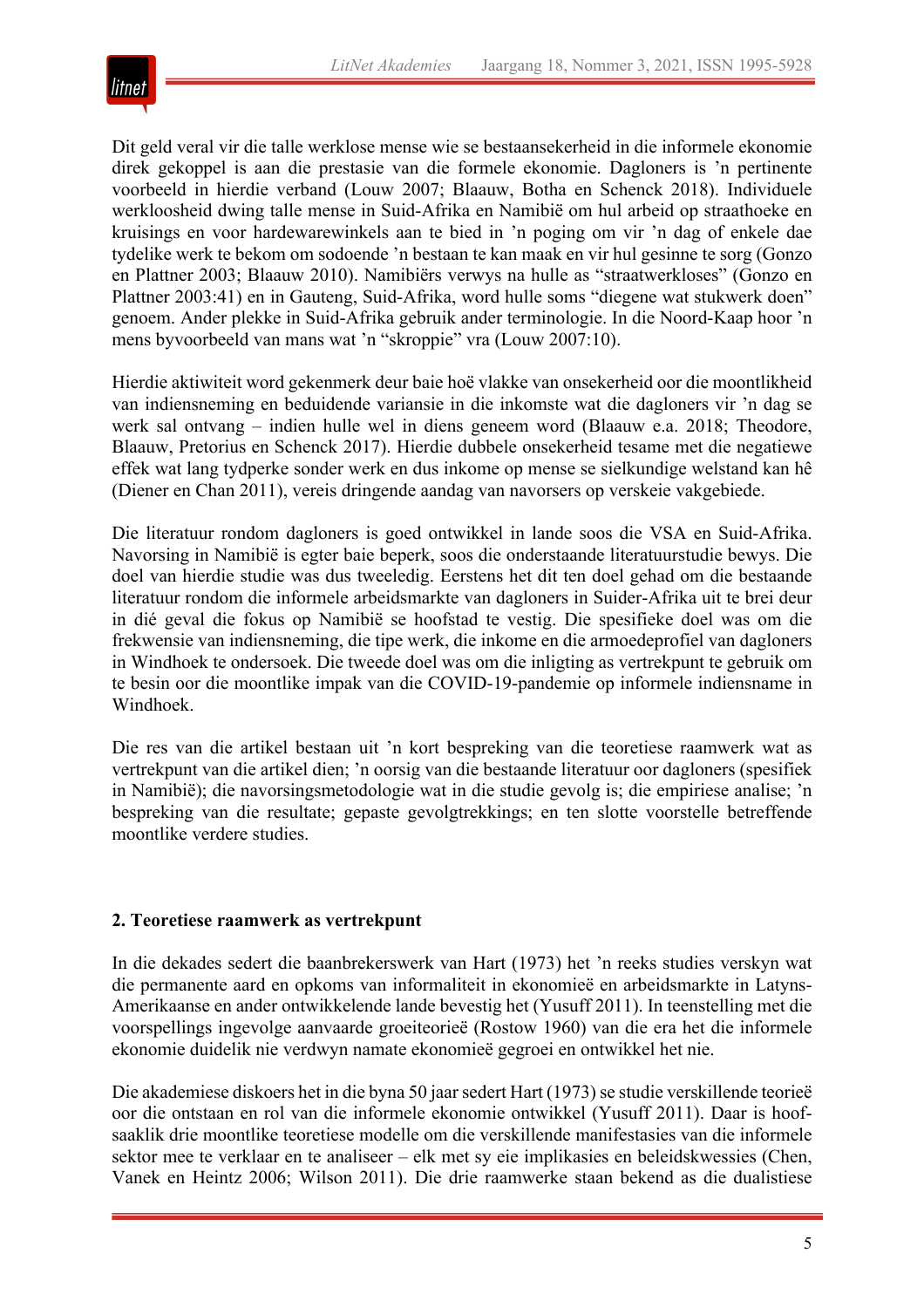

benadering, die strukturalistiese benadering (soms bekend as die neo-Marxistiese benadering) en die wettiese benadering (soms bekend as die neoliberale benadering) (Chen e.a. 2006; Wilson 2011).

Die strukturalistiese benadering beklemtoon dat die informele ekonomie onderdruk en deur die formele ekonomie uitgebuit word (Chen e.a. 2006; Wilson, 2011). Die wettiese benadering verklaar die opkoms van die informele ekonomie as 'n rasionele reaksie op oorregulering in die formele ekonomie (De Soto 1989; Saunders 2005).

Die dualistiese benadering beskou die informele ekonomie as 'n moontlike veiligheidsnet vir laaggeskoolde immigrante wat van die landelike na die stedelike gebiede migreer en op enige moontlike manier 'n inkome wil verdien (Guha-Khasnobis en Kanbur 2006; Wilson 2011; Crush, Chikanda en Skinner 2015). Daar is besliste elemente daarvan in die informele sektor te sien in Suid-Afrika en Namibië (Gonzo en Plattner 2003). Baie immigrante vanaf ander lande in Suider-Afrika vind 'n heenkome in Suid-Afrika in die informele ekonomie as dagloners, motorwagte en informele afvalverkopers (Blaauw 2010; Theodore e.a. 2017; Foster en Chasomeris 2017; Kistan, Ntlebi, Made, Kootbodien, Wilson, Tlotleng, Kgalamono, Mathee en Naicker 2020). Dié teorie lei tot twee vrae in die literatuur wat uit die denkraamwerk voortgevloei het. Die eerste is of die informele ekonomie as sodanig 'n lewensvatbare alternatief vir formele indiensneming kan bied (McKeever 2007). Die tweede, verwante vraag is of die informele ekonomie in tye van ekonomiese afswaai as 'n skokbreker of veiligheidsnet kan dien om mense te akkommodeer wat hulle werk in die formele sektor verloor het. Dit is dan ook vanuit hierdie perspektief dat die informele daglonermark in Windhoek in die artikel ondersoek word. In die volgende afdeling bespreek ons die tersaaklike literatuur vanuit hierdie teoretiese perspektief en vraagstukke.

#### **3. Oorsig van tersaaklike literatuur**

Hoewel die daglonermark 'n wêreldwye verskynsel is, is die meeste formele studies oor hierdie onderwerp in die VSA gedoen. Die literatuur se oorsprong is verkennende studies in spesifieke stede (byvoorbeeld dié van Valenzuela jr. 2003). Die seminale studie in die Amerikaanse literatuur is die eerste omvattende studie in die VSA wat in 2004 deur Valenzuela jr., Theodore, Meléndez en Gonzalez (2006) gedoen is. Die resultate het getoon dat daar op enige gegewe dag in 2004 nagenoeg 117 600 werkers óf vir die dag werk gesoek het, óf as dagloners gewerk het (Valenzuela e.a. 2006:iii). Talle dagloners (veral Latyns-Amerikaanse immigrante) het die daglonermark gebruik om tydelike werk in die konstruksiebedryf in Amerikaanse stede te bekom (Theodore, Blaauw, Schenck, Valenzuela jr., Schoeman en Meléndez 2015).

Met dié studie as basis is verskeie opvolgstudies in die VSA gedoen. Hierdie reeks studies het verskillende aspekte van die daglonermark in die VSA ondersoek. Dagloners geniet min of geen beskerming ingevolge wetgewing met betrekking tot werkplekbeserings nie (Meléndez, Visser, Valenzuela jr. en Theodore 2016). In 'n volgende belangrike ontwikkeling het verskeie navorsers gepoog om moontlike oplossings te vind om die weerloosheid van dagloners aan te spreek. Die belangrike rol van werkersentra in die verbetering van die arbeidsmarktoestande en uitkomste van dagloners in die VSA het duidelik uit die studies geblyk (Theodore, Valenzuela jr. en Meléndez 2009; Visser 2017: Visser, Theodore, Meléndez en Valenzuela jr. 2017; Theodore 2020).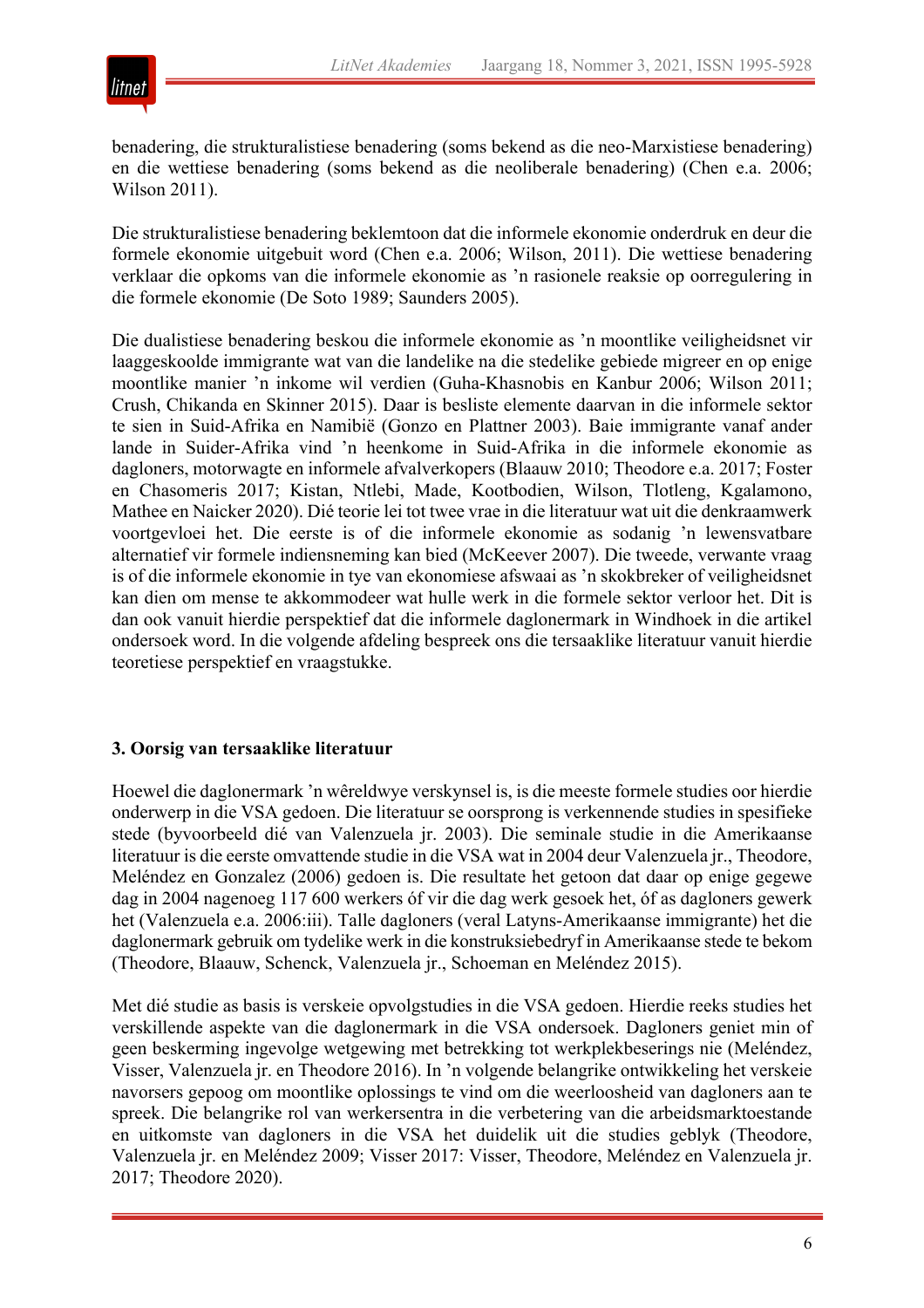

Benewens berigte in die plaaslike media het die eerste verkennende studie in Suid-Afrika in Elarduspark, Pretoria plaasgevind. Schenck en Louw (2005) het verkennende gesprekke met die dagloners gevoer in 'n poging om hul herkoms en aktiwiteite vanuit 'n maatskaplikewerkperspektief beter te verstaan. Hierdie studie het die weg gebaan vir 'n vollediger sosioekonomiese ondersoek van die hele Pretoria deur Blaauw, Louw en Schenck (2006) in 2004. Dagloners in die studie het dikwels onder moeilike omstandighede gewerk en hulle inkome was nie genoeg om hul gesin en ander afhanklikes te onderhou nie (Blaauw e.a. 2006). Die landswye studie van Blaauw (2010) saam met Rinie Schenck was die eerste vergelykbare studie met die landswye Amerikaanse studie van Valenzuela jr. e.a. (2006). Die studie van Blaauw (2010) het belangrike provinsiale verskille in die Suid-Afrikaanse dagloners se situasie uitgewys en ook die rol van Zimbabwiese en ander immigrante uit Suider-Afrika aan die orde gestel. Verskeie outeurs, onder andere Blaauw, Pretorius, Schoeman en Schenck (2012) en Blaauw, Schenck, Pretorius en Schoeman (2017), het vervolgens spesifiek op hierdie aspek gefokus. Die nuutste studie met immigrasie as tema in die daglonerliteratuur in Suid-Afrika is die onlangse meestersgraadstudie van Smith (2020) waar hy die lewensomstandighede van veral immigrante wat as dagloners in Mbekweni (Paarl) in die Wes-Kaap werk, verder ondersoek. Benewens die immigrante-aspek, het Smith (2020) ook sosiale geregtigheid en die weerloosheid van dagloners aan die orde gestel.

Voor Smith (2020) se studie het twee ander onlangse meestersgraadstudies oor die daaglikse lewens en stryd van dagloners in twee Suid-Afrikaanse stede verskyn. Xweso (2019) en Mapendere (2019) het die risiko's en veerkragtigheid van dagloners in Oos-Londen en Kaapstad ondersoek. Die beskikbaarheid van werksgeleenthede in Kaapstad was opmerklik beter as in Oos-Londen. Dit beklemtoon die ongelykhede van die twee provinsiale ekonomieë en die gevolglike ongelykhede in die daglonermark.

Daglonerwerk bestaan inderdaad in verskeie ander Afrikalande, maar in hierdie lande is baie min formele navorsing hieroor tot dusver gedoen. Een van die redes hiervoor is die hoë koste verbonde aan hierdie tipe primêre navorsing en die insameling van data wat dit vereis. Hierdie tipe navorsing is arbeidsintensief en verg aansienlike investering van fondse in die werwing en opleiding van veldwerkers. Bedryfsuitgawes, soos reis en verblyf verhoog die koste verbonde aan hierdie tipe navorsing nog verder (Blaauw 2010).

Ons literatuurstudie het slegs enkele vorige studies in die res van Suider-Afrika opgelewer. Hulle word vlugtig hier onder bespreek.

Mosala en Blaauw (2009) het gedurende 2008 'n verkennende mikrostudie onder dagloners in Maseru, Lesotho, gedoen. So byvoorbeeld was die mediaan in antwoord op die vraag met betrekking tot die laagste dagloon wat 'n respondent gedurende die 12 maande voor die onderhoud ontvang het, R30. In antwoord op die vraag wat die hoogste dagloon gedurende dieselfde tydperk was, was die mediaan R35. Beide is laer as die mediaan van R40 wat aangedui is as die minimumdagloon waarvoor dagwerkers in Maseru in 2008 gewillig was om te werk (Mosala en Blaauw 2009:4).

Wat Namibië betref, het Gonzo en Plattner in 2003 'n studie oor 160 dagloners in Windhoek gepubliseer. Die studie het op die sosiologiese en sielkundige impak van lang periodes van werkloosheid onder die dagloners gefokus, maar verskeie van die bevindinge is ook vir hierdie studie van belang. Gonzo en Plattner (2003:52–3) het bevind dat ongeveer 61% van die dagloners in hulle Windhoek-studie voorheen formele werk gehad het. 'n Groot aantal van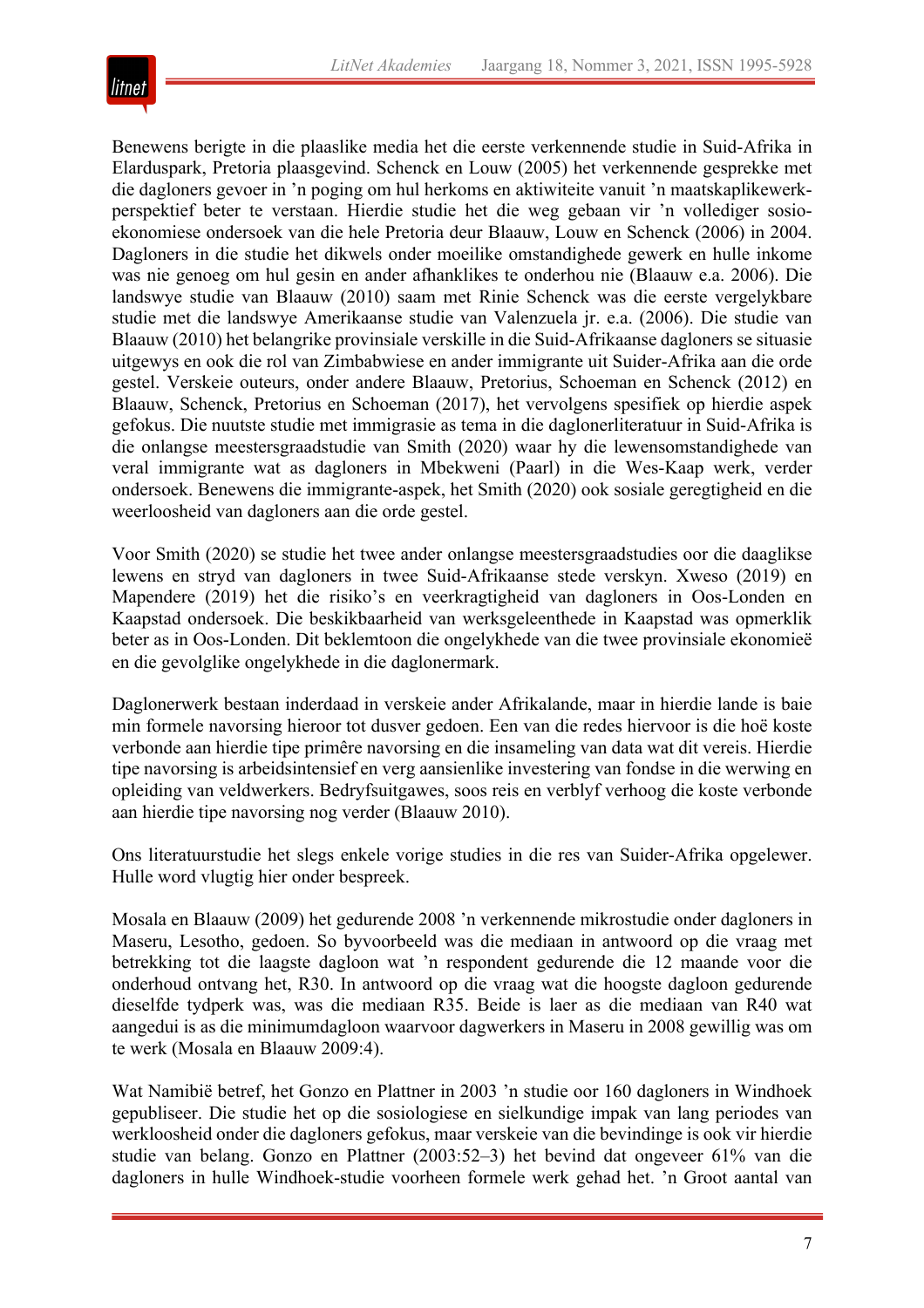

hulle het dié werk meer as drie jaar tevore verloor en kan as langtermynwerkloos beskou word. Dit stem grootliks ooreen met die bevinding van Blaauw e.a. (2006) in Pretoria in 2004, waar net meer as 50% ook voorheen 'n formele betrekking gehad het voordat hulle dit verloor en dagloners geword het. Schenck en Blaauw (2008) het hierdie en ander ooreenkomste en verskille in die sosio-ekonomiese omstandighede van dagloners in Windhoek en Pretoria in 'n afsonderlike artikel ondersoek. Soos in die geval met die dagloners in Pretoria in 2004 het 'n groot aantal van die dagloners in Windhoek in die studie van Gonzo en Plattner (2003) hul formele werk reeds meer as drie jaar vantevore verloor en kon hulle inderdaad as langtermynwerkloos beskou word (Schenck en Blaauw 2008). Die resultate van Schenck en Blaauw se studie het ook getoon dat dit vir dagloners in Suid-Afrika en Namibië baie moeilik sal wees om weer vanuit die informele ekonomie terug te beweeg na die formele ekonomie (Schenck en Blaauw 2008:91).

Die beskikbare literatuur het getoon dat dagloners in Windhoek in 2003 betaal is wanneer die ooreengekome taak voltooi is. Hierdie bedrag het dikwels nie verband gehou met die hoeveelheid tyd wat dit geneem het om die taak af te handel nie (Gonzo en Plattner 2003). Figuur 1 toon 'n verspreiding van die lae vlakke van inkome wat die dagloners in 2003 ontvang het.



**Figuur 1. Inkomste per taak deur dagloners in Windhoek ontvang, 2003** Bron: Gonzo en Plattner (2003:64)

Gonzo en Plattner (2003:64) het hulle resultate soos volg opgesom:

Three quarters of the investigated "street unemployed" earn less than N\$30 per job, a shocking result, especially in light of the fact that the majority of the respondents either get only one job per week or nothing at all. In addition, 83% of the respondents declared that they have no other means of income. These income figures are better understood when one considers that Windhoek is one of Africa's most expensive cities and  $N\$30<sup>1</sup>$ per week is by far not enough for food, let alone accommodation and other basic needs.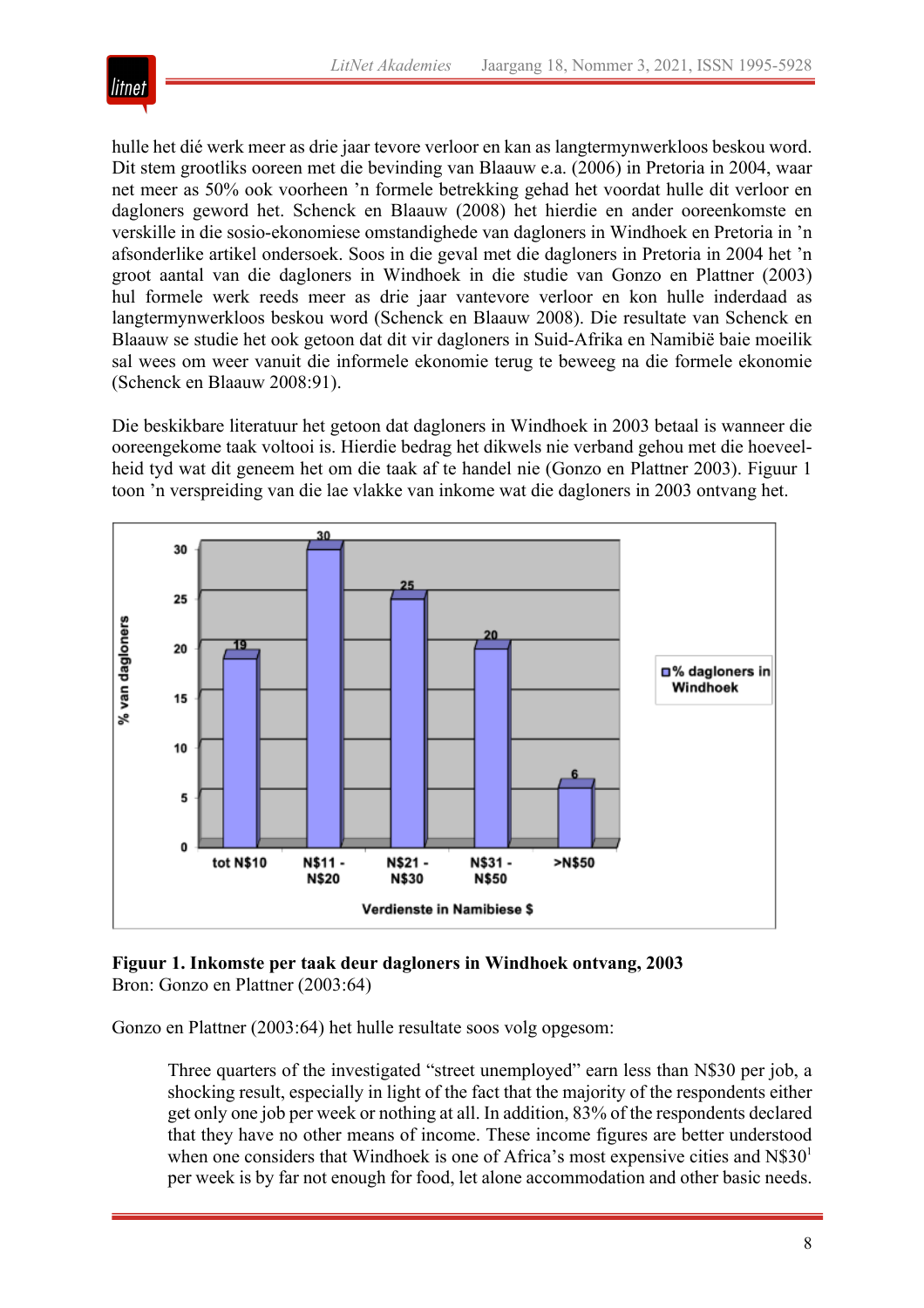

Uit die beskikbare literatuur blyk dit dus dat die sosio-ekonomiese posisie van dagloners in Windhoek reeds amper twee dekades gelede onder geweldige druk was. Dit beklemtoon die tydige aard van hierdie studie om te bepaal hoe hierdie omstandighede verander het. Die volgende afdeling verskaf kortliks die agtergrond rakende Windhoek as gekose gebied vir die navorsing – benewens die moontlikhede van vergelyking soos pas aangedui.

#### **4. Agtergrond rakende Windhoek as gekose gebied vir die navorsing**

Windhoek is die hoofstad van Namibië en ook die stad met die grootste bevolking in die land. Windhoek is inderdaad die administratiewe, kommersiële en industriële hartklop van Namibië. 'n Studie tydens onafhanklikheidswording in 1992/93 het geraam dat Windhoek meer as die helfte van die nielandbou-indiensneming in Namibië verskaf (City of Windhoek 1996). Dit is steeds die geval. Die bevolking van Windhoek in 2020 was na raming 431 000 teenoor 392 000 in 2017. Die aantal inwoners neem voortdurend toe vanweë 'n konstante invloei van migrante uit die hele res van Namibië (Macrotrends 2021). Die absolute en relatiewe grootte van die stad het meegebring dat daar teoreties genoeg dagloners sou wees wat deel van die navorsing sou kon uitmaak. Danksy die werk van Gonzo en Plattner (2003) het die outeurs ook geweet dat daar beslis dagloners in die stad se plaaslike ekonomie werksaam was. Dit is ook bevestig in informele gesprekke met Men on the Side of the Road (MSR). MSR is 'n nieregeringsorganisasie wat baie nou saamwerk met die dagloners in Windhoek in 'n poging om hulle vaardighede te verbeter en hulle te help om werk te bekom.

#### **5. Navorsingsmetodologie**

Die navorsingsontwerp vir die studie in Windhoek is geskoei op die voorafgaande literatuuroorsig en die gevestigde praktyke van soortgelyke studies (Valenzuela jr. e.a. 2006) onder dagloners in die VSA en Suid-Afrika (Blaauw e.a. 2006; Blaauw 2010). Die studie het gebruik gemaak van gemengde-metode-navorsing. Die navorsingsinstrument was 'n vraelys met meestal kwantitatiewe vrae, maar ook kwalitatiewe elemente in die bestaande vrae waarop die respondente kon uitbrei en hulle persoonlike lewenservaringe rondom hulle bestaan as dagloners kon meedeel. Hoewel die vraelys geskoei was op die een wat in bogenoemde studies gebruik is, is verskeie van die vrae aangepas en verbeter – die vrae rondom inkome van die studies van Blaauw e.a. (2006) en Blaauw (2010) is byvoorbeeld aangepas om meer inligting betreffende die frekwensie van werkverkryging en lone per uur moontlik te maak. Afdelings van belang vir die studie was veral die werksgeskiedenis, inkome, werksomstandighede en behuising, asook die situasie by die bymekaarkomplekke.

In die beplanning van die navorsing was dit nodig om kreatief te werk te gaan om die grootte van die navorsingpopulasie te bepaal, aangesien daglonerwerk in baie opsigte 'n unieke arbeidsmagaktiwiteit is (Blaauw e.a. 2006). Dagloners is byvoorbeeld reeds van vroeg die oggend af aanwesig op die spesifieke straathoeke en plekke waar hulle wag met die hoop om 'n tydelike werksgeleentheid te kry (Louw 2007; Blaauw 2010). Die navorsing moes dus ook baie vroeg in die dag plaasvind om seker te maak dat die opname getrou is met betrekking tot die aantal dagloners teenwoordig by elke plek waar hulle bymekaarkom en om seker te maak die steekproef is akkuraat (Louw 2007:60).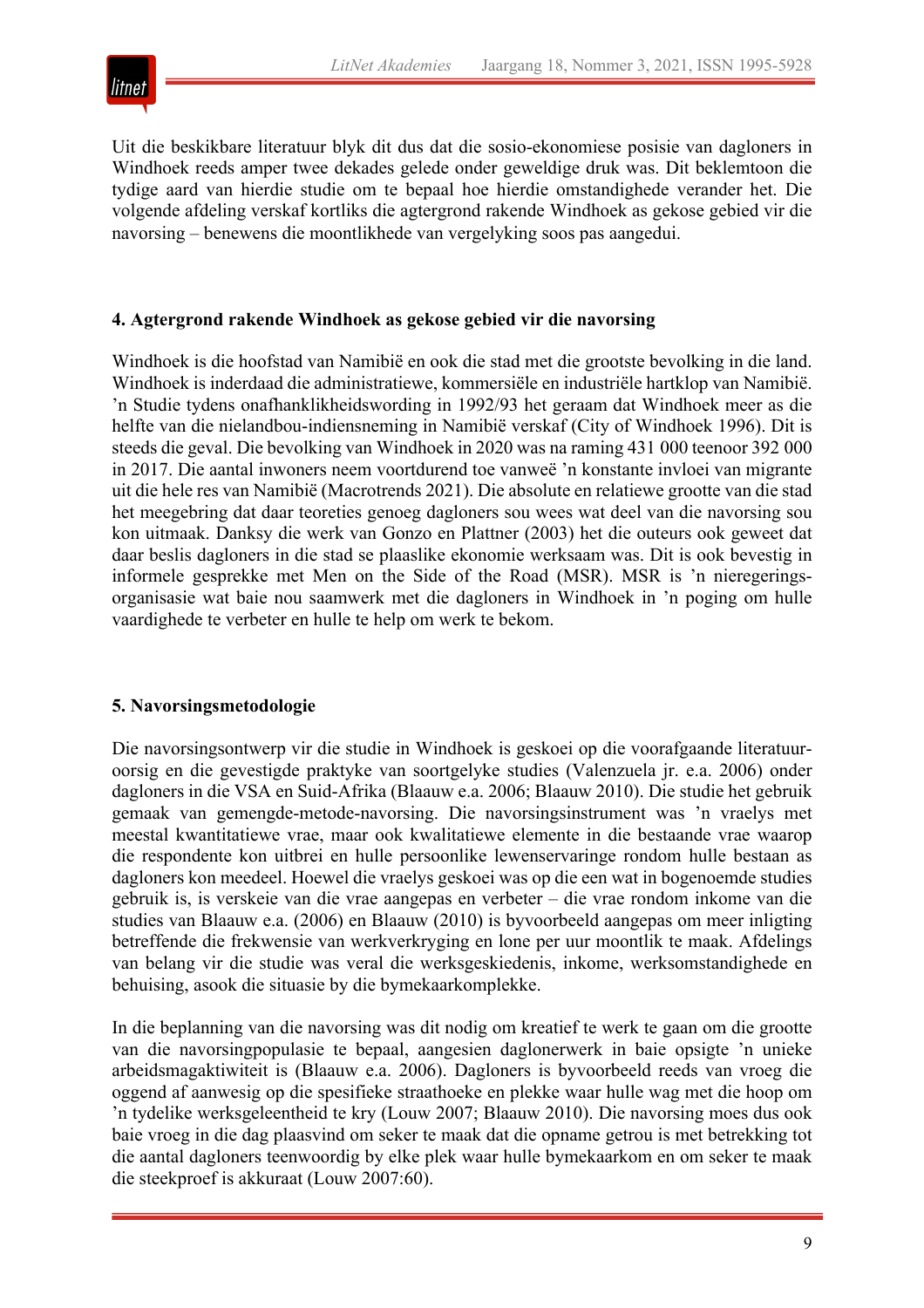

Vir die doeleindes van die studie is die navorsingspopulasie gedefinieer as dagloners wat informeel by straathoeke en verkeersligte en voor hardewarewinkels in Windhoek saamkom met die hoop om 'n tydelike werk vir die dag of 'n paar dae te bekom. Hierdie werksdefinisie stem ooreen met die werk oor dagloners in die VSA en Suid-Afrika (Valenzuela jr. e.a. 2006; Louw 2007; Blaauw 2010). Die bepaling van die navorsingspopulasie en die uiteindelike steekproef het eweneens ooreengestem met die bostaande studies as die beste praktiese metode om dagloners te identifiseer en te nader om aan die studie deel te neem.

Die eerste stap in die implementering van die navorsingstrategie was om al die plekke in Windhoek te identifiseer waar dagloners elke dag bymekaarkom. Vir dié doel is die strategie van Blaauw (2010) gevolg en twee van die outeurs het Windhoek ongeveer twee maande voor die veldwerk besoek, die stad deurkruis en al die bymekaarkomplekke gelys, getel hoeveel dagloners daar op die gegewe tydstip is, en verkennende gesprekke met die dagloners gevoer waarin onder meer hulle bereidwilligheid om aan die studie deel te neem bevestig is.

Met die aanbreek van die veldwerk het ons Rachel Freeman van die Universiteit van Namibië se hulp ingeroep om te bevestig dat al die moontlike bymekaarkomplekke gedek sal word. Freeman se hulp was van groot waarde om seker te maak dat die navorsing so deeglik moontlik uitgevoer is.

Die volgende stap was die werwing en opleiding van veldwerkers. Die veldwerkers is gewerf onder afgestudeerde studente van die Universiteit van Namibië wat nog nie permanente betrekkings kon bekom nie. Die navorsers het self die opleiding volgens die aanvaarde riglyne van Rubin en Babbie (1997:356–8) waargeneem. Demonstrasie en rolspel het deel van die opleiding uitgemaak. Veldwerkers is ook opgelei om hulle behoorlik aan die respondente voor te stel en die doel van die navorsing te verduidelik. Die veldwerk in Windhoek is oor 'n periode van drie dae in die tweede helfte van 2017 afgehandel.

Elkeen van die geïdentifiseerde bymekaarkomplekke is besoek. Al die dagloners wat teenwoordig was en gewillig was om aan die navorsing deel te neem, het deel van die uiteindelike steekproef uitgemaak. Die steekproefmetode was volgens die amptelik aanvaarde definisie nie volmaak-ewekansig nie, maar ons het doelbewus elke dagloner wat ouer as 18 en gewillig was, die geleentheid gegee om deel van die steekproef uit te maak. Slegs enkele dagloners het verkies om nie aan die navorsing deel te neem nie. Die responskoers was dus meer as 90% en ons is vol vertroue dat die navorsingspopulasie so goed moontlik verteenwoordig is. Tagtig respondente het deel van die navorsing uitgemaak.

Ná voltooiing van die veldwerk is al die vraelyste ondersoek om seker te maak dat elke vraelys ten opsigte van volledigheid en leesbaarheid aan die navorsingstandaarde voldoen. Ten einde te verseker dat die resultate 'n akkurate weerspieëling van die navorsingpopulasie is, het vraelyste wat nie leesbaar of volledig was nie, nie deel van die finale data uitgemaak nie. Die data is in Excel vasgelê en die daaropvolgende analise is in Eviews uitgevoer.

Die studie het aan streng etiese beginsels voldoen. Ons het goedkeuring verkry van die betrokke etiekkomitees van die Noordwes-Universiteit en die Universiteit van Wes-Kaapland. Die respondente het die reg gehad om nie in die onderhoude en die studie ingesluit te word nie, en as hulle deelgeneem het, is hul identiteit heeltemal anoniem gehou. Die beginsel is reeds toegepas in die ontwerp van die vraelys, waar geen inligting gevra is wat die respondente kon identifiseer nie. Die Senaatnavorsingskomitee van die Universiteit van Wes-Kaapland het die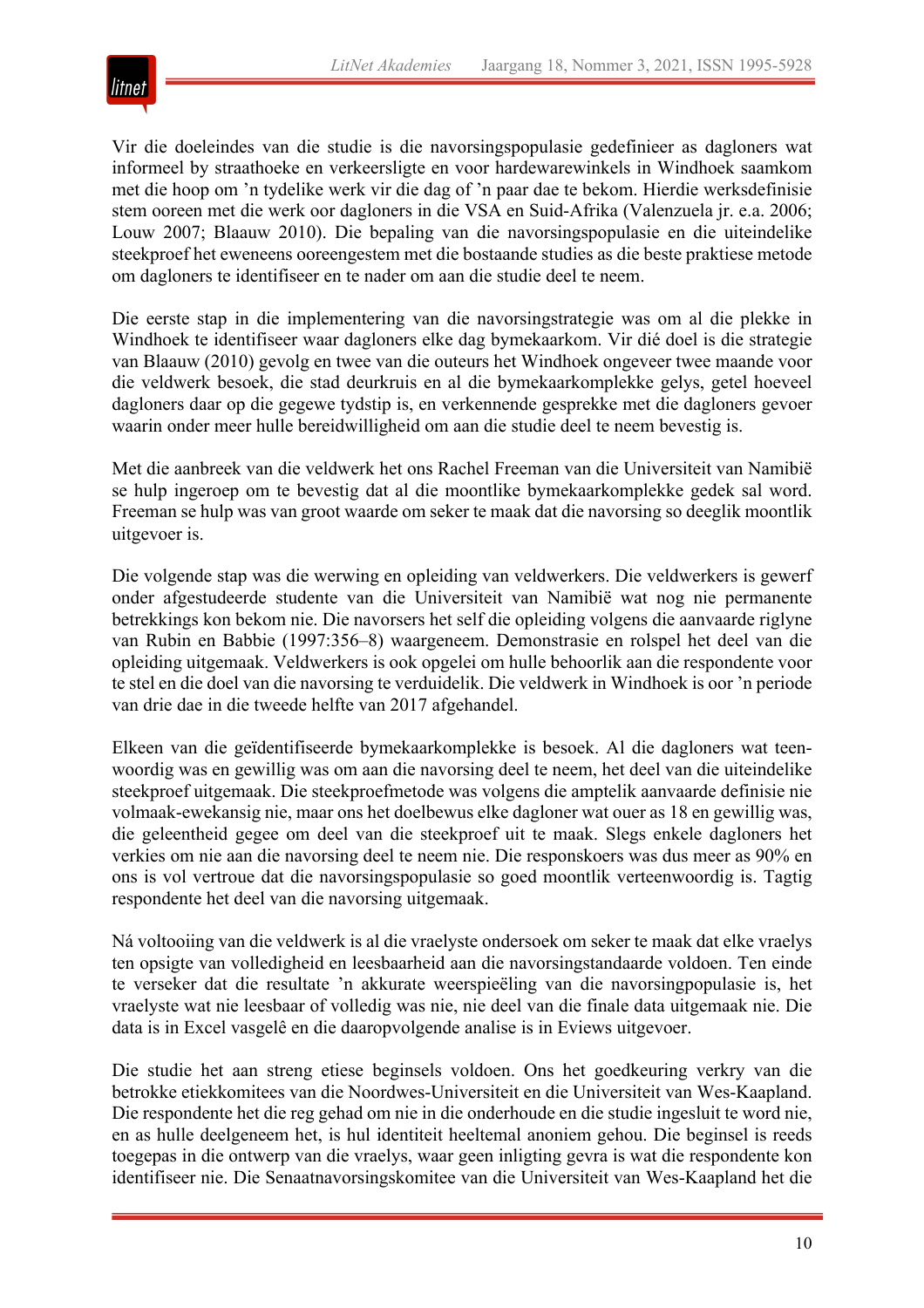

metodologie en etiek van die beoogde navorsingsprojek goedgekeur met registrasienommer 14/3/10. Enige aanpassings, uitbreidings of ander wysigings aan die protokol moes vir goedkeuring aan die Etiekkomitee van die Universiteit van Wes-Kaapland voorgelê word. Die komitee moes in kennis gestel word van enige ernstige nadelige gebeurtenis en/of beëindiging van die studie.

# **6. Empiriese analise, resultate en bespreking**

As vertrekpunt en konteks vir die empiriese analise van die data word die standaarddemografiese inligting ten opsigte van geslag, ouderdom, geskooldheidsvlakke, moedertaal en land van herkoms hier onder aangebied. Dit word gevolg deur die resultate van die studie met betrekking tot die arbeidsmaguitkomste en gepaardgaande lewens en lewensomstandighede van dagloners in Windhoek.

#### *6.1 Geslag, ouderdom, geskooldheidsvlakke. moedertaal en land van herkoms*

Dagloners in Windhoek was vir alle praktiese doeleindes uitsluitlik manlik (98,75%). Die ouderdomsverspreiding word in Tabel 1 voorgestel.

#### **Tabel 1. Ouderdomsverspreiding van dagloners in Windhoek, 2017**

Bron: Navorsingsdata – saamgestel deur outeurs

| Kategorie      | Ouderdom           | <b>Aantal dagloners</b> | Persentasie (%) |
|----------------|--------------------|-------------------------|-----------------|
|                | Onder 20           | $\theta$                | $\Omega$        |
| 2              | $20 - 25$          | 10                      | 12,5            |
| 3              | $26 - 30$          | 20                      | 25<             |
| $\overline{4}$ | $31 - 35$          | 10                      | 12,5            |
| 5              | $36 - 40$          | 11                      | 13,75           |
| 6              | $41 - 45$          | 10                      | 12,5            |
|                | $46 - 50$          | 7                       | 8,75            |
| 8              | $51 - 55$          | 4                       | 5               |
| 9              | $56 - 60$          | 3                       | 3,75            |
| 10             | >60                |                         | 1,25            |
| 11             | Wou nie antwoord   | $\overline{0}$          | $\Omega$        |
| 12             | Het nie geweet nie | 4                       | 5               |
|                |                    |                         |                 |
| Gemiddelde     | 36.44              |                         |                 |
| ouderdom       |                    |                         |                 |
| Mediaan        | 34                 |                         |                 |

Slegs 3,75% van die respondente het hulle skoolloopbaan (matriek) suksesvol voltooi en slegs een dagloner het 'n naskoolse kwalifikasie behaal. Vyf-en-sestig van die 80 respondente het Oshivambo as moedertaal aangedui. Agt dagloners was Afrikaanssprekend, twee Engelssprekend, en vyf se moedertaal was Damara.

Die data het getoon dat die meeste dagloners (76) in Windhoek uit Namibië self afkomstig is. Dit verteenwoordig 95% van die respondente. Slegs een (1,25%) respondent is in Suid-Afrika gebore, twee (2,5%) is van Angola afkomstig en 'n verdere een (1,25%) kom oorspronklik van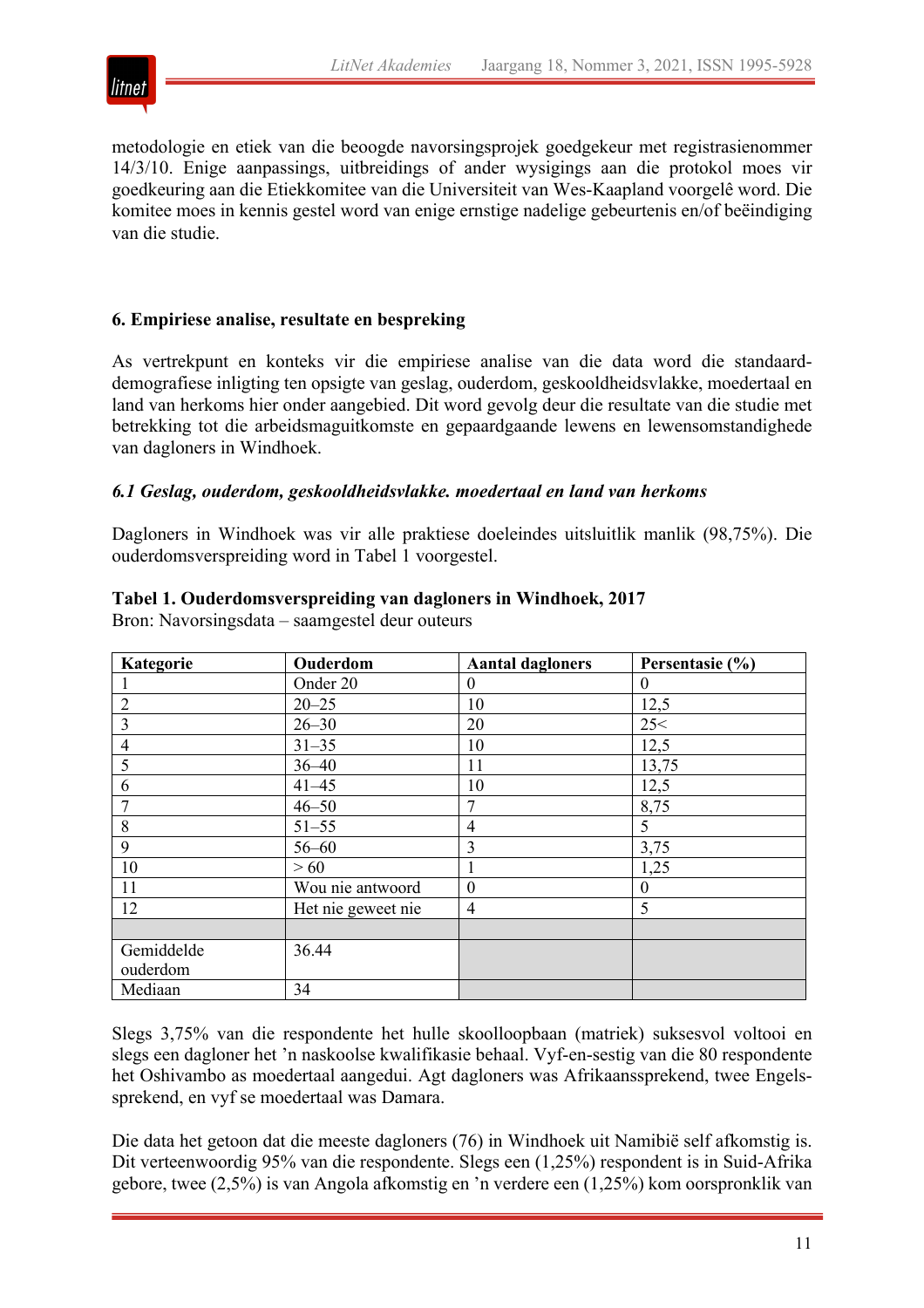

Zimbabwe. Dit dui op 'n belangrike verskil met dagloners in Suid-Afrikaanse stede soos Pretoria, waar studies in dieselfde tydperk aangedui het dat meer as die helfte van die dagloners in Pretoria en Kaapstad immigrante uit ander lande in Suider-Afrika is (Theodore e.a. 2017; Mapendere, Schenck en Blaauw 2019). Dis wel belangrik om in ag te neem dat die grootste deel (94,7%) van die dagloners in Windhoek in ander dele van Namibië gebore is. Interne migrasie, met die gepaardgaande uitdagings vir die interne migrante, is dus 'n belangrike konteks van die daglonermark in Windhoek.

In die volgende onderafdeling bespreek ons die arbeidsmaguitkomste van die dagloners se daaglikse soektog na tydelike werk.

#### *6.2 Arbeidsmarkuitkomste van dagloners in Windhoek*

'n Uitstaande kenmerk van die daglonermark in Suid-Afrika is die onsekere frekwensie van sukses vir dagloners wat elke dag op straathoeke bymekaarkom in 'n poging om tydelike werk te bekom (Theodore e.a. 2015; Theodore e.a. 2017; Schenck, Blaauw en Matthee 2020). Om te bepaal of hierdie situasie ook die lewens van dagloners in Windhoek geld, is respondente gevra om aan te dui op watter dae in die week wat die onderhoud voorafgegaan het, hulle wel daarin kon slaag om 'n tydelike werk te bekom. Tabel 2 som die resultate hiervan op.

#### **Tabel 2. Daaglikse werkloosheidskoers (in die week wat die navorsing voorafgegaan het) van dagloners in Windhoek, 2017**

Bron: Navorsingsdata – saamgestel deur outeurs

|                 | <b>Aantal dagloners</b> | Aantal dagloners wat op | <b>Daaglikse</b>       |  |  |
|-----------------|-------------------------|-------------------------|------------------------|--|--|
|                 | wat staan               | die dag werk gekry het  | werkloosheidskoers (%) |  |  |
| <b>Maandag</b>  | 68                      |                         | 77,9                   |  |  |
| Dinsdag         | 72                      | 14                      | 80,6                   |  |  |
| Woensdag        | 74                      |                         | 85,1                   |  |  |
| Donderdag       | 73                      | 13                      | 82,2                   |  |  |
| <b>Vrydag</b>   | 69                      |                         | 88,4                   |  |  |
| <b>Saterdag</b> | 56                      |                         | 80,4                   |  |  |
| Sondag          | 25                      |                         | 56,0                   |  |  |

Tabel 2 toon twee belangrike kenmerke van die daglonermark in Namibië. Die ongereeldheid wat die indiensnamepatrone van dagloners kenmerk, is eerstens opvallend. Van Maandag tot Saterdag is die sukseskoers van al die dagloners wat op elke betrokke dag staan, nooit hoër as 22% nie (op 'n Maandag). Anders gestel, op 'n Maandag is tot soveel as 78% van dagloners onsuksesvol in hul pogings om 'n tydelike werk te bekom. Hulle kan dus vir die dag as werkloos beskou word. Hierdie syfer word algaande hoër en op 'n Vrydag is dit so hoog as 88%. Die gemiddelde daaglikse werkloosheidskoers van Maandag tot Saterdag is 82%.

Voorts blyk dit uit die resultate dat minder dagloners op Saterdae en nog minder op Sondae langs die straathoeke staan en probeer om 'n tydelike werk te bekom. Die sukseskoers op Sondae vir die 25 dagloners wat wel op Sondae staan, blyk beslis beter te wees, met 11 (44%) wat wel 'n werk bekom het. Gevolglik ontstaan die vraag watter tipe werk hulle op Sondae gekry het, aangesien die dagloners aangedui het dat hulle inkome op 'n Sondag minder as die helfte is as wat die dagloners op 'n Maandag sou kon verdien indien hulle werk kon kry. Verdere ondersoek toon dat Sondae se aktiwiteite meestal nie konstruksiewerk insluit nie, maar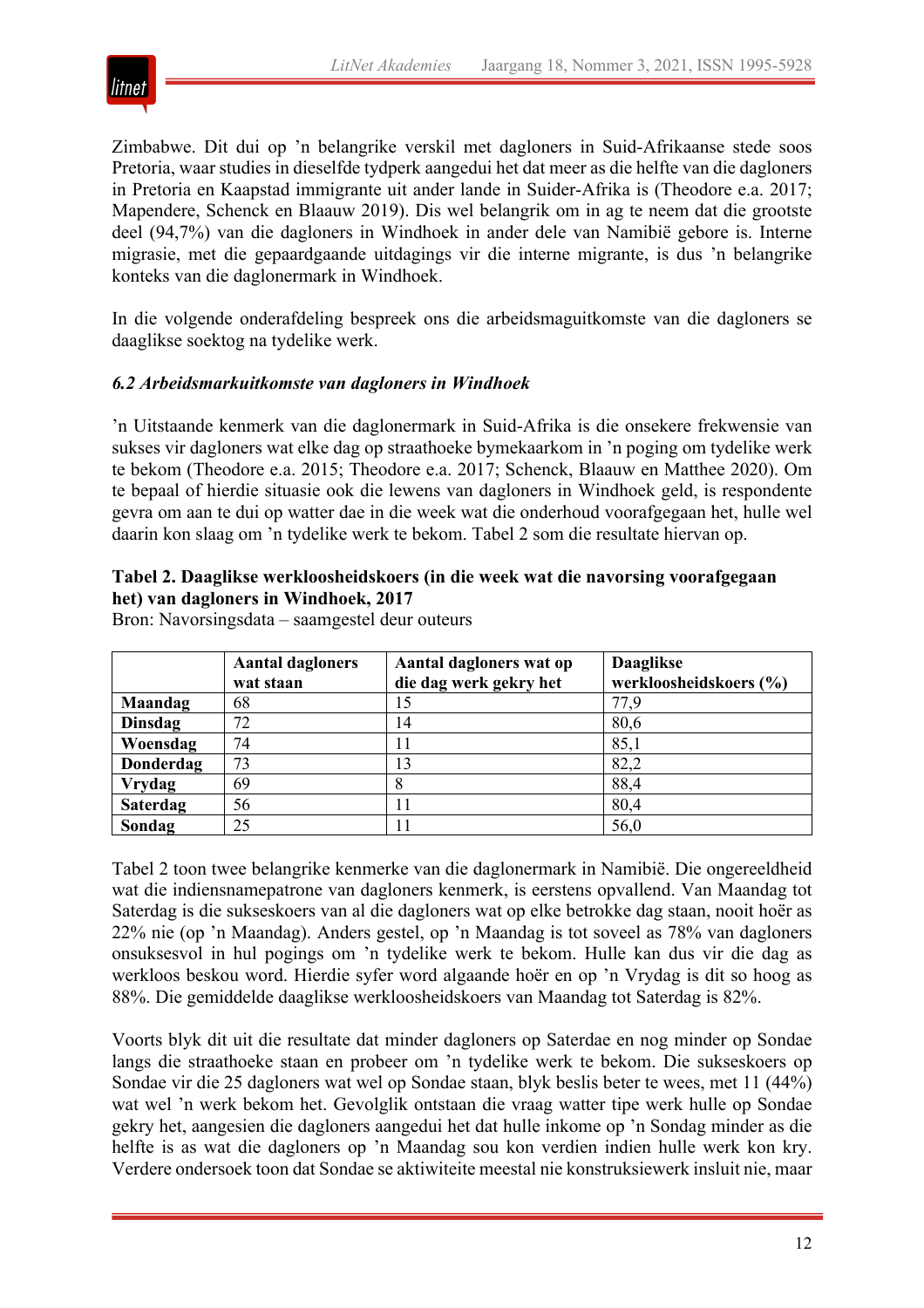

eerder tuinwerk en die op- en aflaai van vragte. Dit verklaar ook die verskil in vergoeding tussen die aktiwiteite.

Die verskillende tipes werk wat die dagloners verrig het in die week wat die onderhoud voorafgegaan het, is ook in besonderhede ondersoek en die resultate word vervolgens bespreek.

# **Tabel 3. Verskillende tipes werk van dagloners in Windhoek in die week wat die navorsing voorafgegaan het, 2017**

Bron: Navorsingsdata – saamgestel deur outeurs

| Soort werk               | Aantal kere gehuur in laaste | % (uit totaal van 83 |
|--------------------------|------------------------------|----------------------|
|                          | week per kategorie werk      | werksgeleenthede)    |
| Messelwerk               |                              | 1,2                  |
| Algemene konstruksiewerk | 24                           | 28,9                 |
| Aflewering               | 4                            | 4,8                  |
| Tuinwerk                 | 10                           | 12,0                 |
| Op- en aflaai van vrag   | 14                           | 16,9                 |
| Verfwerk                 | 16                           | 19,3                 |
| Lê van plaveisel         | 2                            | 2,4                  |
| Loodgieterswerk          |                              | 8,4                  |
| Teëlwerk                 | 5                            | 6,0                  |
| <b>Totaal</b>            | 83                           | 100                  |

Tabel 3 toon dat minstens 75% van die dagloners se werksgeleenthede in Windhoek in die week voor die onderhoud verwant was aan aktiwiteite in die breë konstruksiebedryf. Dit strook met bevindinge van ander internasionale en nasionale studies (Valenzuela jr. e.a. 2006; Blaauw 2010; Theodore e.a. 2015). Om te bevestig dat die tendens nie slegs in die week van die onderhoud van toepassing was nie, het die navorsers ook die respondente versoek om alle tipes werke of take waarvoor hulle die vorige maand in diens geneem is, te lys.

Altesaam 234 antwoorde op die vraag: "Watter soort werk het u verlede maand verrig?" is van die dagloners verkry. Tabel 4 som die resultate op. Al die aktiwiteite word in Tabel 4 gelys tesame met die aantal keer wat dit deur die respondente aangetoon is. Gevolglik dui die tabel nie aan hoeveel keer die betrokke taak verrig is nie. Een dagloner kon byvoorbeeld elke dag besig wees met konstruksiewerk en dan sou konstruksie slegs een keer getel word. 'n Ander dagloner kon byvoorbeeld net vyf keer gedurende die week gehuur word vir vyf verskillende take en sou dan vyf verskillende soorte werk rapporteer.

#### **Tabel 4. Verskillende tipes werk van dagloners in Windhoek in die maand wat die navorsing voorafgegaan het, 2017**

Bron: Navorsingsdata – saamgestel deur outeurs

| Soort werk                  | Aantal keer gerapporteer | Persentasie (%) |
|-----------------------------|--------------------------|-----------------|
| Messelwerk                  |                          | 7,3             |
| <b>Motorwas</b>             |                          | 3,0             |
| Algemene konstruksie-werk   | 45                       | 19,2            |
| Elektriese en verwante werk | 10                       | 4,3             |
| Tuinwerk                    | 24                       | 10,3            |
| Op- en aflaai van vrag      | 24                       | 10,3            |
| Ander                       | 21                       | 9,0             |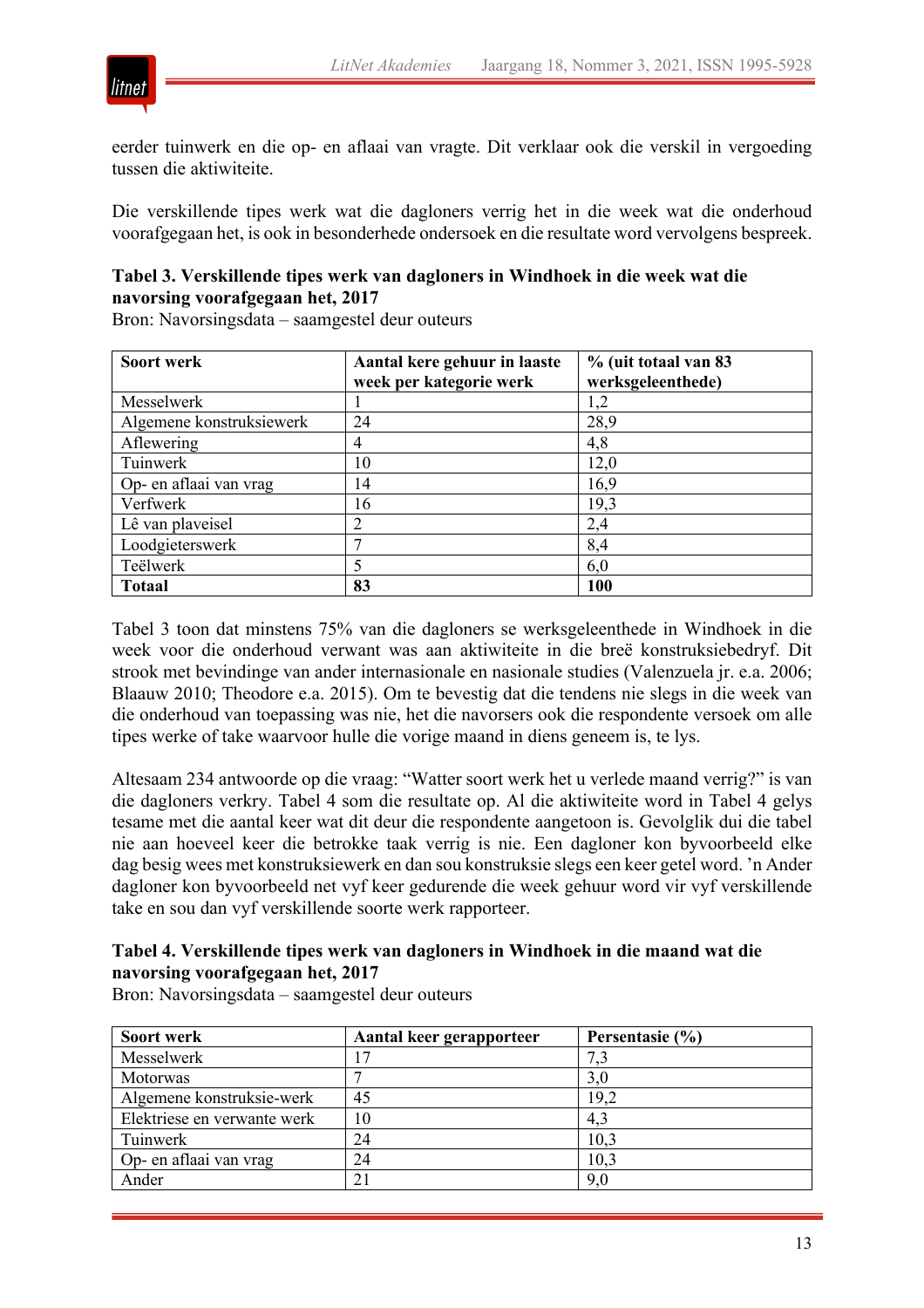

| Verfwerk         | 49 | 20,9 |
|------------------|----|------|
| Loodgieterswerk  |    | o.u  |
| Lê van plaveisel | 10 | 4.1  |
| Teëlwerk         |    | J.C  |
| Sweiswerk        |    | . .  |

Tabel 4 bevestig die belangrike rol wat Windhoek se konstruksiebedryf in die lewens van hierdie dagloners speel, asook die risiko wat dit vir die dagloners se vermoë om inkomste te genereer sou inhou indien die konstruksiebedryf onder druk sou kom.

Die feit dat die dagloners se daaglikse werkloosheidskoers toegeneem het namate die week gevorder het, het twee vrae meegebring: Eerstens, of dit belangrik sou wees om te probeer vasstel wat die minimum daaglikse loon is wat die dagloners sou beweeg om 'n werksaanbod te aanvaar (die sg. *reservation wage*), en tweedens of hierdie bedrag sou verander indien die dagloner byvoorbeeld in die vorige week geen werk kon kry nie. Twee vrae in die ondersoek het hierdie aspek aangespreek: Dagloners is gevra om aan te dui wat die minimum daaglikse loon was waarvoor hulle bereid was om te werk en met hoeveel dit sou daal indien hulle nie die vorige week in diens geneem is nie. Figure 2 en 3 stel die resultate grafies voor.



# **Figuur 2. Minimum daaglikse loon waarvoor dagloners in Windhoek bereid sou wees om 'n werksaanbod te aanvaar, 2017**

Bron: Navorsingsdata – saamgestel deur outeurs

Figuur 2 toon die verspreiding van die minimum daaglikse loon waarvoor die dagloners in Windhoek bereid was om te werk. Die gemiddeld was net onder N\$250 met 'n minimum van N\$50 en 'n maksimum van N\$1000. Die mediaan van N\$200 dui aan dat die maksimum van N\$1000 en die enkele waardes van N\$800 en N\$600 uitskieters was. Hierdie vier respondente se onlangse aktiwiteite het bestaan uit loodgieterswerk (soos die installering van geisers) en die lê van teëls, wat baie spesifieke vaardighede en opleiding vereis – nie 'n algemene eienskap van die gemiddelde dagloner nie.

Sestig uit die 77 respondente wat die betrokke vraag beantwoord het, het aangedui dat hulle wel bereid sou wees om minder as hul minimum loon te aanvaar as hulle nie tydens die vorige week gehuur is nie. Figuur 3 som die verskille op.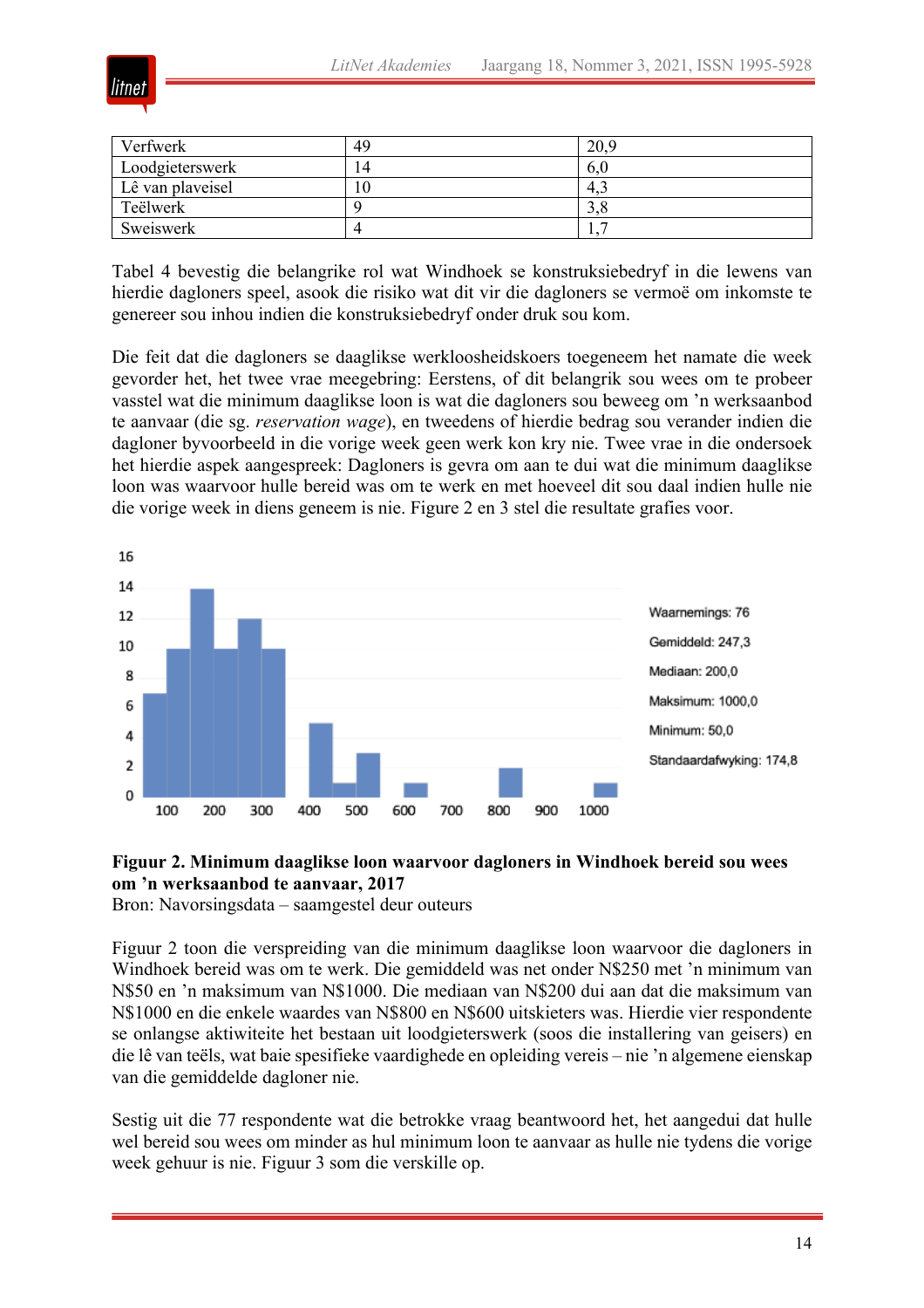

**Figuur 3. Minimum daaglikse loon waarvoor dagloners in Windhoek bereid sou wees om 'n werksaanbod te aanvaar as hulle nie tydens die vorige week gehuur is nie, 2017** Bron: Navorsingsdata – saamgestel deur outeurs

Indien dagloners die vorige week geen werk aangebied is en/of aanvaar het nie, is die minimum bedrag waarvoor hulle bereid was om te werk beduidend laer. Die absolute minimum waarvoor die Windhoek-dagloners bereid was om dan te werk, varieer tussen N\$30 en N\$600, met 'n gemiddeld van N\$180 en 'n mediaan van N\$150. Figuur 4 ondersoek hierdie oorhoofse verskille vir elke individu.





Bron: Navorsingsdata – saamgestel deur outeurs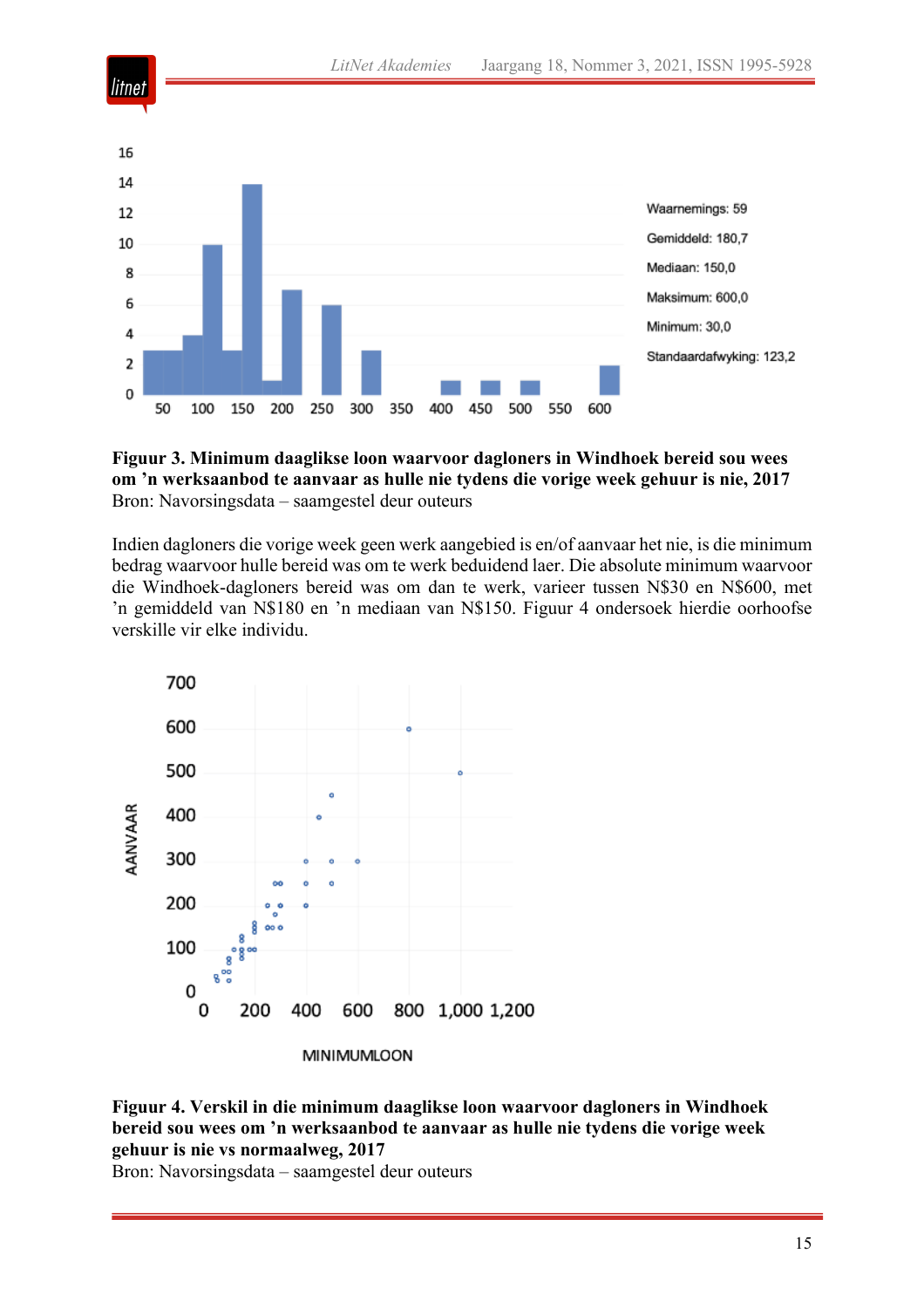

Figuur 4 toon dat die dagloners wat die minimumloon as N\$50 gestel het, bereid was om vir 40% minder te werk (N\$30) as hulle nie die vorige week in diens geneem was nie. Die grootste persentasie vermindering was 50%. 'n Dagloner was bereid om vir die helfte van die gestelde minimum van N\$1000 te werk (N\$500) indien hy die vorige week nie in diens geneem was nie. Die mediaan het met 25% van N\$200 na N\$150 gedaal. Dieselfde tendens is in die Suid-Afrikaanse opnames waargeneem (kyk Blaauw 2010).

Hierdie bevindinge bevestig weer eens die onsekerheid in die bestaan en lewens van dagloners in beide Suid-Afrika en Namibië. Dit veroorsaak dat dagloners in beide lande nie kan beplan vir die toekoms nie en dus uiters kwesbaar vir eksogene skokke is (Schenck e.a. 2020). In die geval van dagloners in Windhoek blyk dit dat enige groot afname in die omvang van die stad se konstruksiebedryf uiters nadelige gevolge vir die informele sektor in die algemeen en vir dagloners in die besonder sou inhou.

#### **7. Die impak van veranderinge in die Namibiese makro-ekonomie en die effek van die COVID-19-pandemie en gepaardgaande inperkings**

Soos in die res van die wêreld het 'n eksogene skok Namibië inderdaad in 2020 getref in die vorm van die COVID-19-pandemie. Die COVID-19-pandemie en gepaardgaande inperkings het die ekonomie van Namibië swaar getref. Die verwagting was dat die ekonomie in sy geheel in 2020 met 7,9% sou krimp weens dalings in toerisme, kleinhandel, handel en beleggings, gesondheid en onderwys (African Development Bank Group 2021). Vir Namibië se betreklik klein oop ekonomie kon hierdie krisis nie op 'n slegter tyd toegeslaan het nie (Van Wyk 2020). Alhoewel sektore soos die lugvaart, toerisme en die gasvryheidsbedryf direk deur reisbeperkings geraak word, het Namibië reeds sedert die begin van 2016 'n uitgerekte resessie beleef weens swak vertonings in die konstruksie- en mynbedryf, voortdurende droogte en 'n daling in die vraag na Namibiese uitvoere (African Development Bank Group 2021; Van Wyk 2020). Dit is hoogs waarskynlik dat sektore wat reeds gesukkel het, soos die groot- en kleinhandel, vervaardiging en konstruksie, in die toekoms nog 'n moeiliker tyd gaan beleef met die moontlike sluiting van sakeondernemings en aflegging van personeel (Van Wyk 2020).

Die resultate van hierdie studie dui daarop dat die toekomstige situasie in die konstruksiebedryf niks anders as rampspoedig vir die dagloners in Windhoek gaan wees nie. Die direkte impak van die inperkingsmaatreëls op die konstruksiebedryf in 2020 was katastrofies vir beide die formele ekonomie en informele werkers soos dagloners. Die sektor het in 2020 met 11,8% gekrimp nadat aktiwiteite in hierdie sektor as gevolg van die inperkingsmaatreëls drasties verminder het (Matthys 2021). Hierdie daling was deels te wyte aan verminderde besteding deur die regering aan siviele-ingenieurswerke as gevolg van die hertoedeling van fondse uit die ontwikkelingsbegroting na COVID-19-verwante uitgawes (Matthys 2021). Projekte in die privaat sektor is ook gedurende hierdie tydperk vertraag weens onsekerheid oor die pandemie en 'n tekort aan materiaal as gevolg van onderbrekings in die voorsieningsketting (Matthys 2021). Reeds in die drie jaar voor die pandemie het die konstruksiesektor 'n moeilike tyd beleef weens die swak ekonomie wat 'n verlangsaming in die vraag tot gevolg gehad het en beleggersvertroue in die sektor geknel het (African Development Bank Group 2021; Van Wyk 2020). Dit is vererger deur die fiskale-konsolidasie-program van die regering wat tot die uitstel van infrastruktuurprojekte en vertraagde betalings aan kontrakteurs gelei het (Matthys 2021).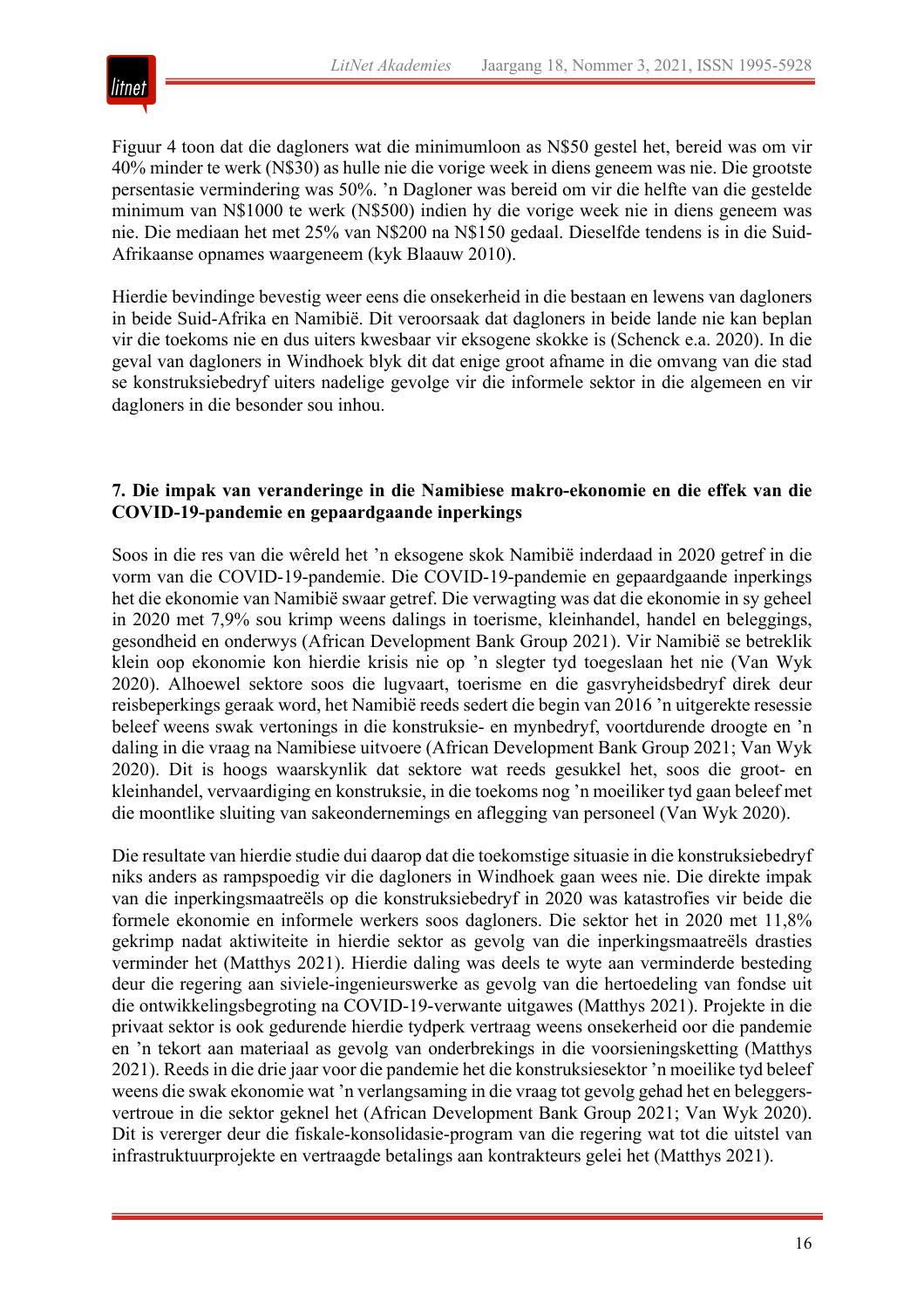

Die impak van hierdie "volmaakte storm" in die konstruksiebedryf op die lewens en lewensbestaan van dagloners kan niks anders as katastrofies wees nie. Die daaglikse werkloosheidskoers was reeds in 2017 meer as 80% (kyk Tabel 2). Die vraag na informele werkers in die konstruksiebedryf sou uiteraard ook gedaal het. Voeg daarby die moontlike styging in die aanbod van informele werkers (soos wat mense wat hulle formele werk verloor, die informele sektor binnestroom) en die gevolglike ingrypende effek op lone en voedselsekerheid.

Vanweë die wisselvalligheid van indiensnamefrekwensies en die verskil in lone vir verskillende take (Blaauw 2010; Theodore e.a. 2015) is dit baie moeilik om tradisionele inkomste-maatstawwe in die daglonermark – soos die gemiddelde loon per uur – te bereken. In 'n poging om dit so goed moontlik te ondervang, is respondente gevra hoeveel hulle gewoonlik verdien in wat hulle as 'n goeie en 'n slegte maand beskou. In 'n goeie maand is die gemiddelde inkomste aangedui as N\$4 140 teenoor amper 'n kwart daarvan in 'n slegte maand: N\$1 081. In 'n goeie maand varieer dit per dagloner tussen N\$200 en N\$25 000. Die maksimum van N\$25 000 is 'n uitskieter wat deur 'n dagloner verdien is deurdat hy in daardie betrokke maand 'n groot loodgieterskontrak bekom het.

In 'n slegte maand varieer dit tussen N\$0 en N\$1 000. Die lae inkomste wat tydens 'n slegte maand verdien word, se koopkrag word verder verlaag as die aantal afhanklikes wat 'n dagloner onderhou in ag geneem word. Die gemiddelde aantal afhanklikes van die dagloners in ons steekproef was 4,7, met 'n minimum van 0, maksimum van 16, en mediaan van 4.

Ten einde verdere konteks aan die bespreking te verleen, word bogenoemde inkomstevlakke vervolgens vergelyk met die drie amptelike maandelikse armoededrempels in Namibië in 2015/2016. Die voedselarmoedelyn, laer armoedelyn en hoër armoedelyn (per persoon) was N\$293,10, N\$389,30 en N\$520,80 onderskeidelik (Namibia Statistics Agency 2016b). In Tabel 5 word vir elkeen van die armoedemaatstawwe aangedui watter persentasie van die dagloners minder verdien as die minimum maatstaf. Die persentasie dagloners wat hiervolgens in armoede lewe, is bereken per individu, as die dagloner net vir hom-/haarself moes sorg, maar ook met inagneming van die aantal afhanklikes.

#### **Tabel 5. Verskillende tipes werk van dagloners in Windhoek in die maand wat die navorsing voorafgegaan het, 2017**

|                          | Armoedemaatstaf in NS |               |                 |               |                  |               |
|--------------------------|-----------------------|---------------|-----------------|---------------|------------------|---------------|
|                          | Voedsel $(293,10)$    |               | Laer $(389,30)$ |               | Hoër $(<520,80)$ |               |
| % in armoede in 'n goeie | Goeie                 | <b>Slegte</b> | Goeie           | <b>Slegte</b> | Goeie            | <b>Slegte</b> |
| en slegte maand          | maand                 | maand         | maand           | maand         | maand            | maand         |
| Saam met afhanklikes     | 34,6                  | 78,2          | 43,6            | 84,6          | 59,0             | 87,2          |
| Individueel              | 2.6                   | 29,5          | 3,8             | 39,7          | 12,8             | 55,1          |

Bron: Navorsingsdata – saamgestel deur outeurs

In 'n goeie maand sou tussen 2,6 en 12,8% van die dagloners in armoede lewe – indien hulle net vir hulself moes sorg. In 'n slegte maand styg die armoedekoers na tussen 29,5 en 55,1%. In 'n goeie maand, met inagneming van die afhanklikes, is die armoedekoers tussen 34,6 en 59%. Dit verswak aansienlik tot tussen 78,2 en 87,2% in 'n slegte maand.

Die strukturele weerloosheid van dagloners in Windhoek was dus reeds in 2016 duidelik. Die impak van Namibië se makro-ekonomiese werklikheid en die COVID-19-pandemie kan nog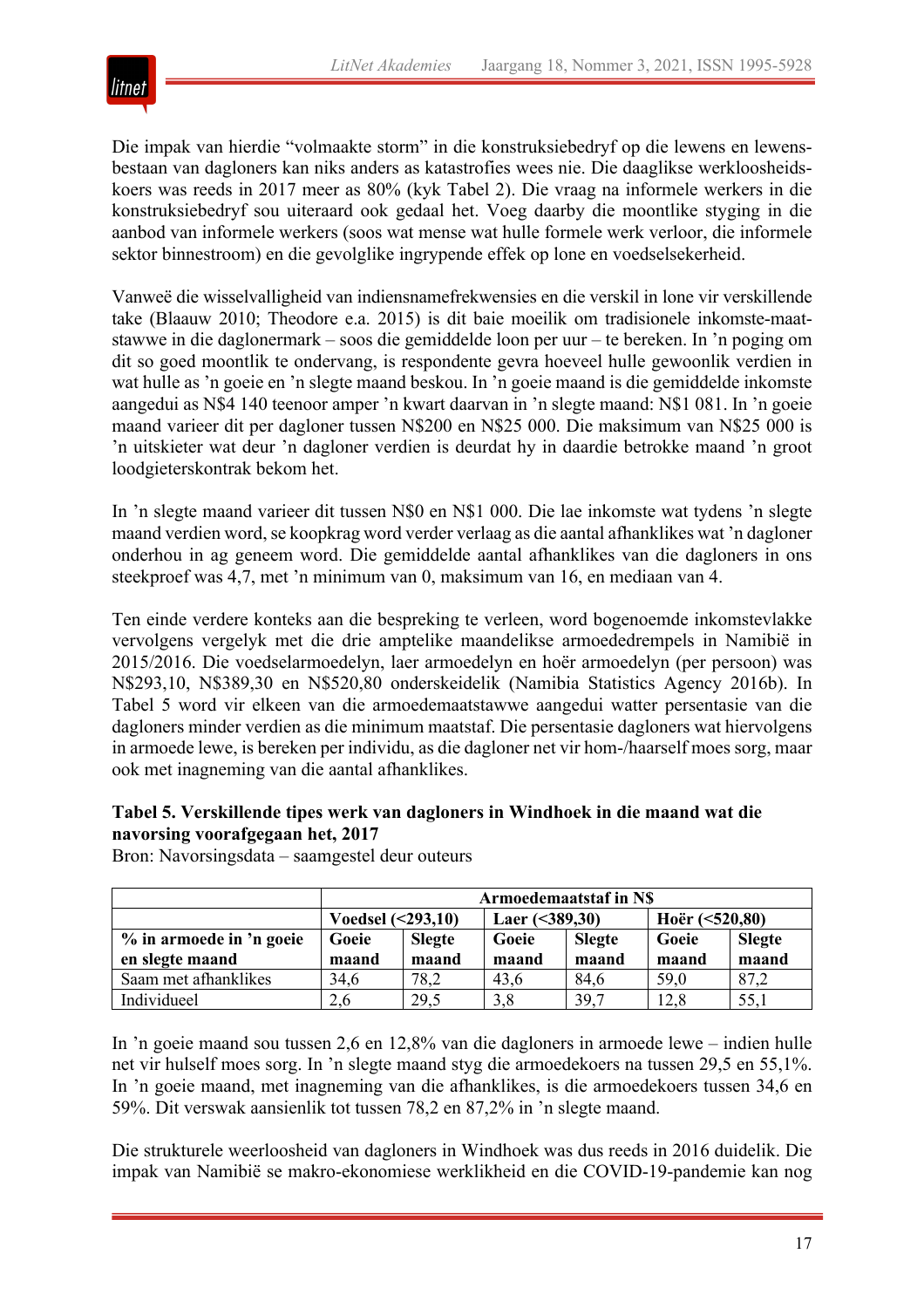

meer werklose dagloners in absolute armoede dompel met al die gepaardgaande maatskaplike gevolge. Hierdie situasie gaan in alle waarskynlikheid nie gou verbeter nie. Dit is baie duidelik as mens die goedkeuring van bouplanne ('n leidende aanduider van toekomstige konstruksieaktiwiteite) in ag neem. Hierdie syfer was ook steeds onder druk, met 'n daling van 41% in die laaste kwartaal van 2020 (Matthys 2021).

Soos baie ander lande het die Namibiese regering binne die fiskale beperkinge in die owerheid se finansies verskeie maatreëls aangekondig in 'n poging om die impak van die pandemie op die land se ekonomie en mense te versag (Van Wyk 2020). Van die tersaaklike stimuleringsen verligtingsmaatreëls wat in 2020 aangekondig is, is die volgende:

- Noodinkomstetoelae ter waarde van altesaam N\$562 miljoen is goedgekeur ter ondersteuning van werknemers wat hul werk weens die pandemie en die effek daarvan verloor het. Dit behels 'n eenmalige betaling van N\$750 vir mense wat hul werk verloor het.
- N\$400 miljoen is toegewys vir loonsubsidies om ondernemings te help om werknemers in die toerisme-, reis- en lugvaart- en konstruksiesektor in diens te hou.
- Die Ontwikkelingsbank van Namibië sal 'n leningskema van N\$500 miljoen fasiliteer vir klein sakeondernemings in die nielandbousektor wat 'n aansienlike verlies aan inkomste ondervind het (Van Wyk 2020).

Hoewel dit te gou is om oor die effek van bogenoemde maatreëls te oordeel, moet daar in gedagte gehou word dat hierdie maatreëls hoofsaaklik op die formele sektor gerig is. Dagloners en andere in die informele ekonomie mag bes moontlik nie direk hierby baat vind nie. Die vooruitsigte vir baie sakeondernemings in Namibië lyk voorts uiters donker ten spyte van bogenoemde hulpmaatreëls. Aangesien die ekonomie reeds swaarkry, kan die pandemie se gevolge die laaste strooi vir baie ondernemings wees (Van Wyk 2020). Volgens 'n gesamentlike markopname deur FNB Namibië en RMB Namibië glo slegs 16% van die ondernemings in hulle steekproef dat hulle hul volle arbeidsmag tydens die COVID-19 pandemie sal kan behou, en 39% glo dat hulle hul arbeidsmag noodgedwonge met die helfte sal moet verminder (Van Wyk 2020). Indien hierdie scenario 'n werklikheid word, kan die situasie in die daglonermark in Namibië baie vinnig nog meer desperaat raak.

#### **8. Gevolgtrekking en verdere studies**

Die ekonomie van Namibië verkeer reeds sedert 2016 onder beduidende druk. Die koms van die COVID-19-pandemie het die volmaakte storm in die land se ekonomie veroorsaak met werksverliese en stygende werkloosheid aan die orde van die dag. Die impak van die pandemie word deur die hele ekonomie gevoel. Beide die formele en die informele sektor gaan gebuk onder die onmiddellike effek van die pandemie. Die daglonermark is geen uitsondering nie. Die volledige prentjie met betrekking tot die langtermyngevolge van die pandemie sal slegs in die toekoms sigbaar wees, maar die korttermyngevolge hou beslis 'n bedreiging in vir die informele daglonermark.

Die resultate toon dat die posisie van dagloners reeds voor die aanvang van die afswaai in die Namibiese ekonomie struktureel uiters kwesbaar was. Onsekere indiensnemingspatrone het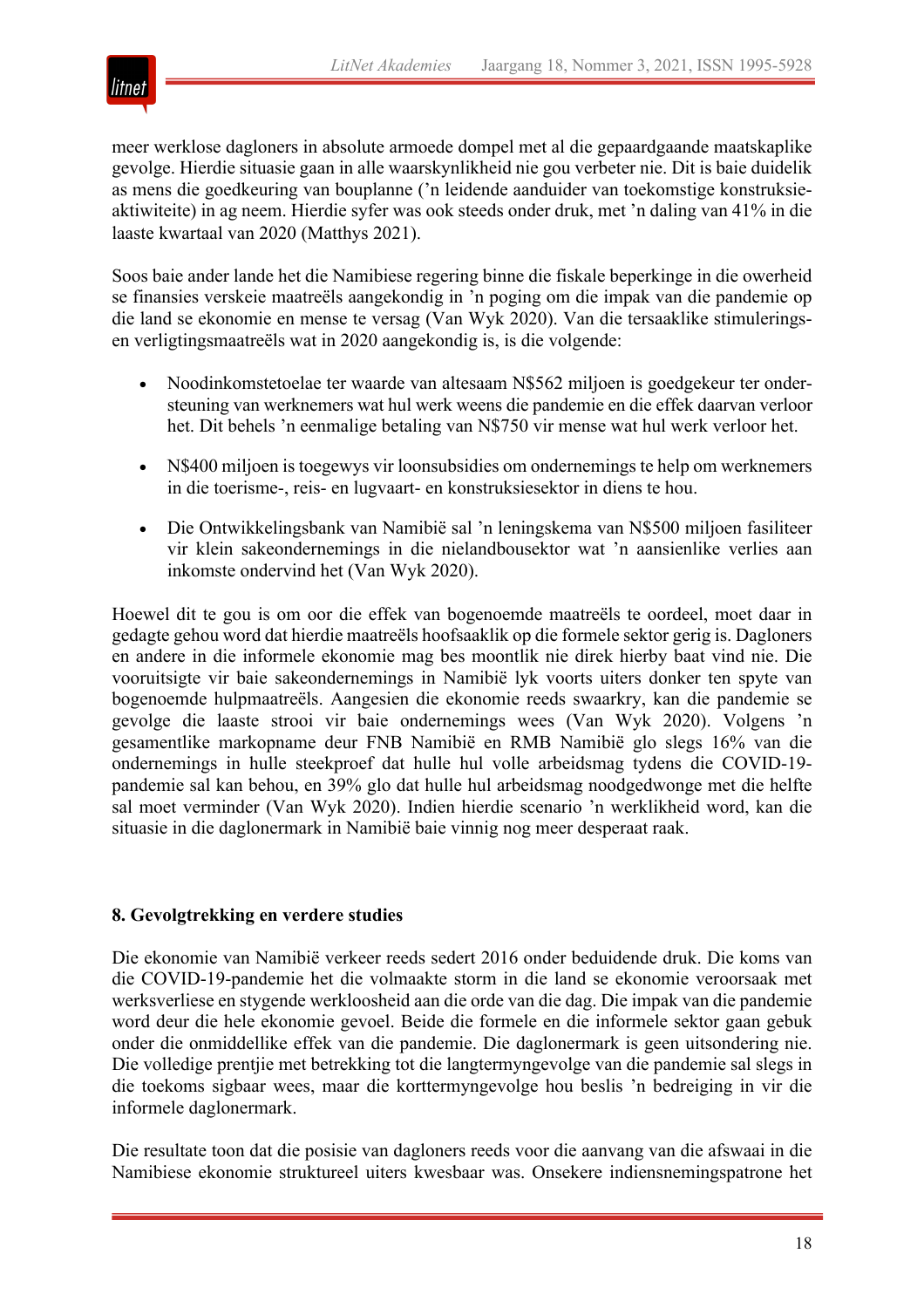

daartoe gelei dat gemiddeld agt uit elke tien dagloners in Windhoek daagliks onsuksesvol is in hulle soektog na tydelike werk en dus daagliks as werkloos beskou kan word. Die inkome wat hulle verdien, is dus onvoorspelbaar en meestal nie genoeg om in hulle en hul afhanklikes se behoeftes te voorsien nie. Die pandemie se gevolge mag daartoe lei dat die arbeidsaanbod steeds groter word in Windhoek se daglonermark, wat hoogs waarskynlik tot laer gemiddelde lone sal lei. Voorts voorspel die resultate van die studie ook dat daar in so 'n scenario 'n al hoe groter wordende verskil sal wees tussen die minimumloon waarvoor dagloners graag 'n werk sou wou aanvaar en die werklike loon waarvoor hulle dikwels gedwing word om te werk. Dié scenario laat ernstige bedenkinge ontstaan oor die mening dat die informele sektor as 'n skokbreker in tye van ekonomiese krisis funksioneer. Hierdie negatiewe (en eintlik rampspoedige) gevolge gaan na alle waarskynlikheid blywend van aard wees. Navorsers is dit eens dat dit reeds feitlik onmoontlik is vir 'n dagloner om in Suid-Afrika en Namibië vanuit hierdie informele arbeidsmark na die formele sektor te verskuif (Schenck en Blaauw 2008). Die gesamentlike effek van Namibië se makro-ekonomiese situasie en die pandemie op Windhoek se dagloners kan gesien word as 'n eksogene skok wat beide die permanente en die langtermynaard van daglonerwerk verder verstewig.

Die langtermyneffek op dagloners in Windhoek kan dus op maatskaplike en ekonomiese terreine verwoesting saai as in ag geneem word dat die meerderheid van die dagloners reeds voor die pandemie onder die broodlyn gelewe het (soos duidelik uit die resultate van hierdie studie blyk). Die enigste wyse om sinvolle maatskaplike ondersteuning te kan bied, is om 'n duidelike prentjie van die huidige situasie in die Namibiese hoofstad te ontwikkel. Daarvoor is dringende navorsing op 'n multidissiplinêre vlak gebiedend noodsaaklik.

Deel van hierdie agenda moet diepgaande kwalitatiewe studies insluit. As deel hiervan moet die spesifieke uitdagings wat interne migrante in die gesig staar, bestudeer word. Aspekte soos die kontak met die familie wat agtergebly het, die oorbetalings aan hulle en die effek op gesinstrukture is voorbeelde van 'n toekomstige navorsingsagenda in dié verband. Dit is voorts noodsaaklik om dié tipe studies na kusdorpe soos Walvisbaai en Swakopmund asook die res van Namibië uit te brei om die impak van die pandemie op die informele ekonomie beter te verstaan. Navorsers en beleidmakers is dit verskuldig aan hierdie struktureel weerlose mense wat daagliks steeds probeer om in die daglonermark 'n inkome te verdien en vir hulle kinders 'n beter toekoms te probeer voorsien.

#### **Bibliografie**

African Development Bank Group. 2021. Namibia Economic Outlook. African Development Bank Group. https://www.afdb.org/en/countries/southern-africa/namibia/namibia-economicoutlook (20 Augustus 2021 geraadpleeg).

Blaauw, P.F. 2010. The socio-economic aspects of day labouring in South Africa. DComproefskrif, Universiteit van Johannesburg.

Blaauw, P.F., I. Botha en C.J. Schenck. 2018. The subjective well-being of day labourers in South Africa: The role of income and geographical location. *South African Journal of Economic and Management Sciences,* 21(1), a2087. https://doi.org/10.4102/sajems.v21i1.2087 (20 Augustus 2021 geraadpleeg).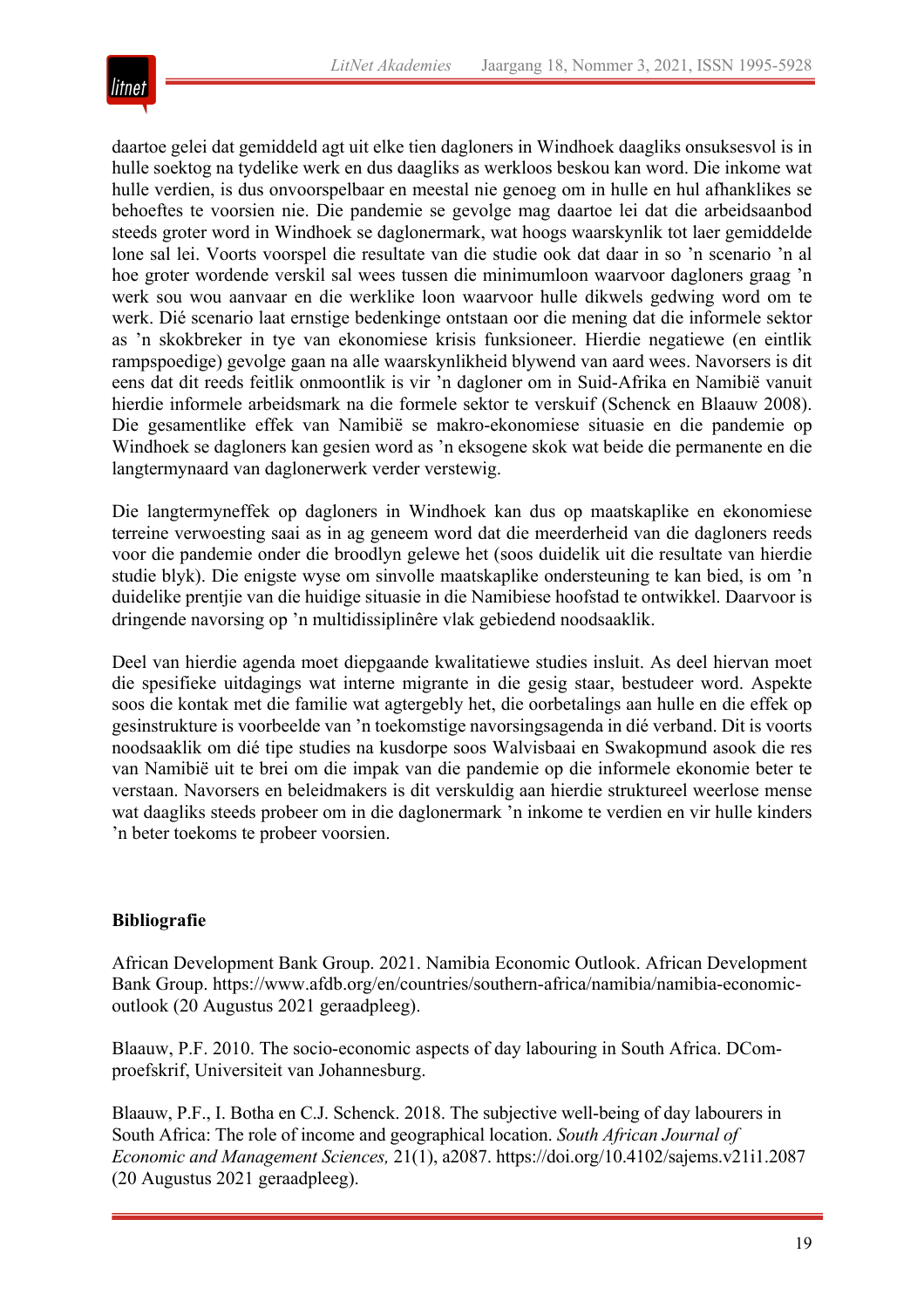

Blaauw, P.F., H. Louw en C.J. Schenck. 2006. The employment history of day labourers in South Africa and the income they earn. A case study of day labourers in Pretoria. *South African Journal of Economics and Management Sciences,* 9(4):1–14.

Blaauw, P.F., A.M. Pretorius, C.H. Schoeman en C.J. Schenck. 2012. Explaining migrant wages: the case of Zimbabwean day labourers in South Africa. *International Business & Economics Research Journal*, 11(12):1333–46.

Blaauw, P.F., C.J. Schenck, A.M. Pretorius en C.H. Schoeman. 2017. All quiet on the social work front: Experiences of Zimbabwean day labourers in South Africa. *International Social Work*, 60(2):351–65.

Chen, M., J. Vanek en J. Heintz. 2006. Informality, gender, and poverty: A global picture. *Economic and Political Weekly*, ble. 2131–9.

City of Windhoek. 1996. *The Windhoek Structure Plan.* Windhoek: City of Windhoek.

Crush, J., A, Chikanda en C. Skinner. 2015. *Mean streets: Migration, xenophobia and informality in South Africa*. Kaapstad: Southern African Migration Programme.

De Soto, H. 1989. *The other path: The invisible revolution in the Third World.* New York: Harper and Row.

Diener, E. en M.Y. Chan. 2011. Happy people live longer: Subjective well-being contributes to health and longevity. *Applied Psychology: Health and Wellbeing*, 3(1):1–43. https://doi.org/10.1111/j.1758-0854.2010.01045.x.

Foster, J. en M. Chasomeris. 2017. Examining car guarding as a livelihood in the informal sector. *Local Economy*, 32(6):525–38. https://doi.org/10.1177/0269094217727990.

Gonzo, W. en I.E. Plattner. 2003. *Unemployment in an African country: a psychological perspective.* Windhoek: University of Namibia Press.

Guha-Khasnobis, B. en R. Kanbur. 2006. Introduction: Informal markets and development. In Guha-Khasnobis en Kanbur (reds.) 2006.

Guha-Khasnobis, B. en R. Kanbur (reds.). 2006. *Informal Labour Markets and Development.* UNU-WIDER Studies in Development Economics and Policy, Helsinki: Palgrave Macmillan.

Hart, K. 1973. Informal income opportunities and urban employment in Ghana. *Journal of Modern African Studies*, 11(1):62–89.

Humavindu, M.N. en J. Stage. 2013. Key sectors of the Namibian Economy. *Journal of Economic Structures*, 2(1), https://doi.org/10.1186/2193-2409-2-1 (21 Augustus 2021 geraadpleeg).

Kistan, J., V. Ntlebi, F. Made, T. Kootbodien, K. Wilson, N. Tlotleng, S. Kgalamono, A. Mathee en N. Naicker. 2020. Health care access of informal waste recyclers in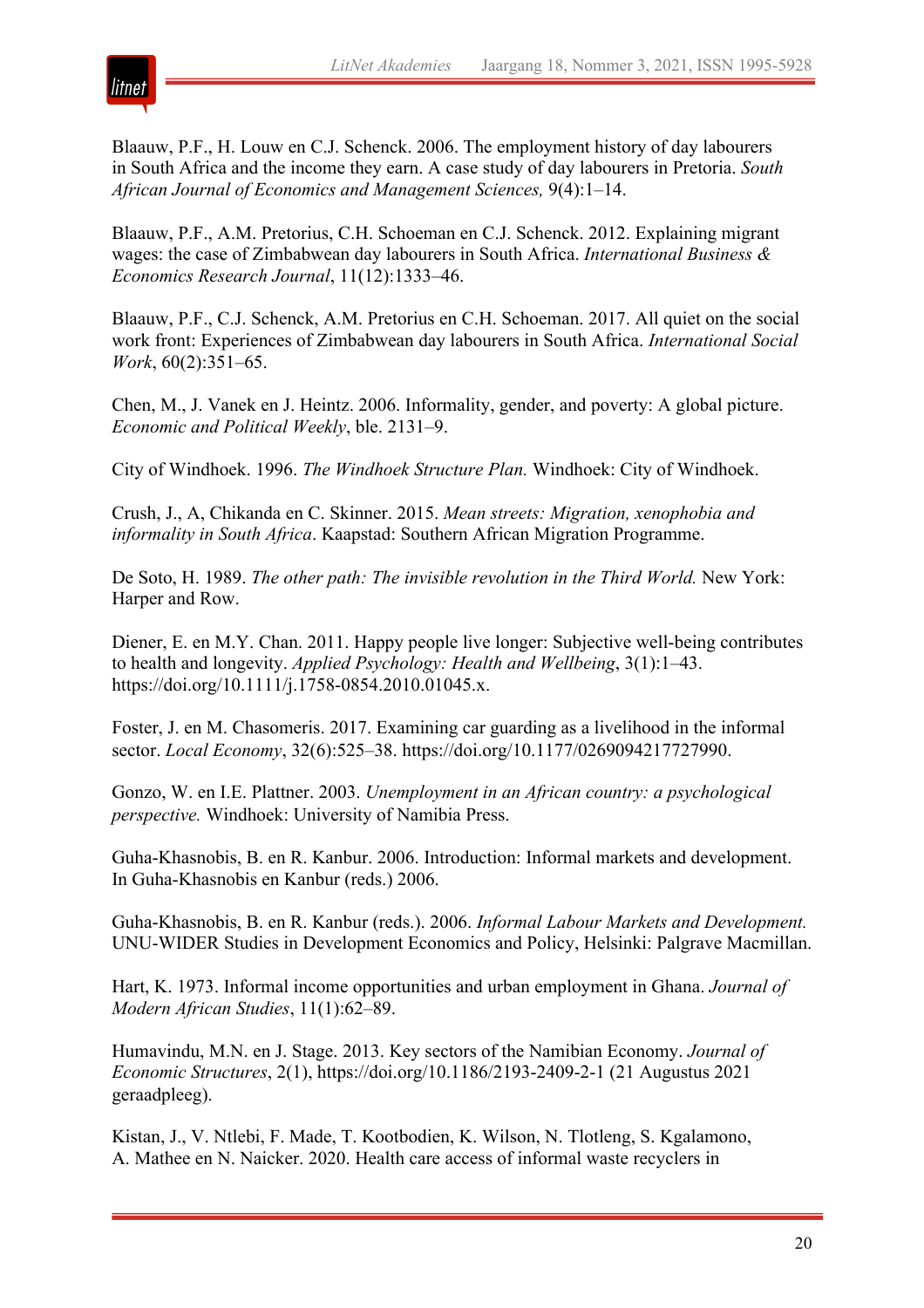

Johannesburg, South Africa. *PLoSONE,* 15(7):e0235173. https://doi.org/10.1371/journal. pone.0235173 (1 November 2020 geraadpleeg).

Louw, H. 2007. Men at the margins: Day labourers at informal hiring sites in Tshwane. PhDproefskrif, Universiteit van Suid-Afrika.

Macrotrends. 2021. Windhoek, Namibia Metro Area Population 1950–2021. *Macrotrends.* https://www.macrotrends.net/cities/21925/windhoek/population (23 Augustus 2021 geraadpleeg).

Mapendere, P. 2019. Exploring risks and resilience experienced by day labourers at a hiring site in Cape Town. MA-verhandeling, Universiteit van Wes-Kaapland.

Mapendere, P., C.J. Schenck en P.F. Blaauw. 2019. "Half a loaf is better than nothing": the risks and resilience of day labourers in Cape Town. *Social Work / Maatskaplike Werk*, 55(3):311–28*.*

Matthys, D. 2021. Construction sector performance declined by 11.8% in 2020 – Economist. *Namibia Economist*, 20 May 2021*.* https://economist.com.na/61510/markets/constructionsector-performance-declined-by-11-8-in-2020-economist (22 Augustus 2021 geraadpleeg).

McKeever, M. 2007. Fall back or spring forward? Labor market transitions and the informal economy in South Africa. *Research in Social Stratification and Mobility*, 24:73–87.

Meléndez, E.J., M.A. Visser, A. Valenzuela jr. en N. Theodore. 2016. Day labourers' workrelated injuries: An assessment of risks, choices, and policies. *International Migration*, 54(3):5–19.

Mosala, T. en P.F. Blaauw. 2009. *The employment history and income of day labourers in Maseru, Lesotho.* Ongepubliseerde navorsingsartikel, Universiteit van Johannesburg.

Namibia Statistics Agency. 2016a. *The Namibia Labour Force Survey, 50–51, 2016.*  Windhoek: Government Printers.

—. 2016b. Namibia Household Income and Expenditure Survey (NHIES) 2015/2016, Key Poverty Indicators (Preliminary Figures). Namibia Statistics Agency. https://cms.my.na/ assets/documents/NHIES\_2016\_Key\_Poverty\_Indicators\_Preliminary\_Figures.pdf (22 Augustus 2021 geraadpleeg).

Rakabe, E. 2020. Eddie Rakabe: Informal business relief isn't hitting the mark. *Fin24.* https://www.fin24.com/Opinion/eddie-rakabe-informal-business-relief-isnt-hitting-the-mark-20200416-2 (20 April 2020 geraadpleeg).

Rostow, W.W. 1960. *The five stages of growth: A summary. The stages of economic growth: A non-communist manifesto.* Cambridge, Massachusetts: Cambridge University Press.

Rubin, A. en E. Babbie. 1997. *Research methods for social work.* Pacific Grove, Kalifornië: Brooks Cole.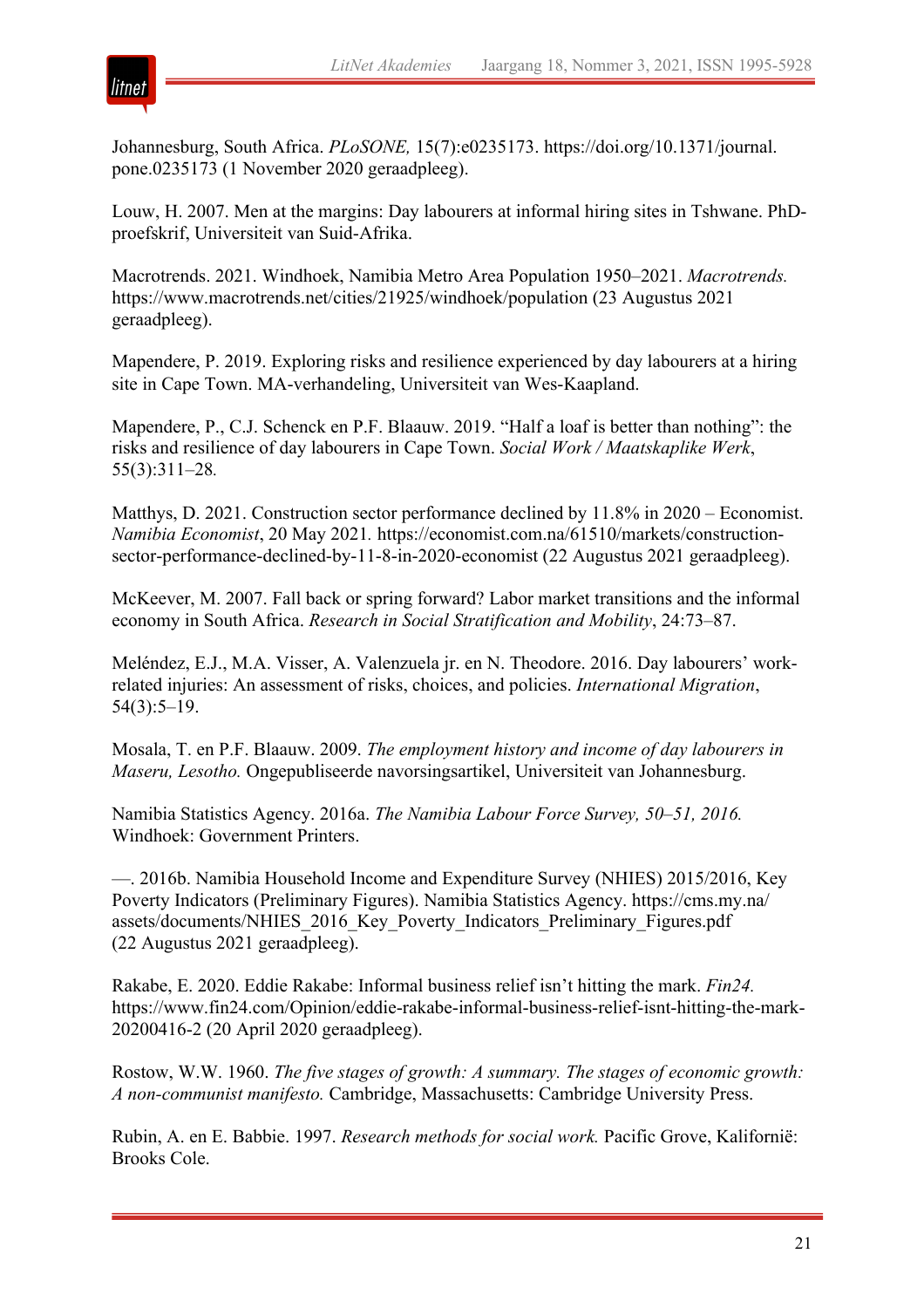

Saunders, S.G. 2005. Estimates of the informal economy in South Africa: some macroeconomic policy implications. PhD-proefskrif, Universiteit van Johannesburg.

Schenck, C.J. en P.F. Blaauw. 2008. Day labourers in Pretoria, Windhoek and the United States – a comparison of two capitals and a different world. *Acta Commercii*, 8:90–102.

Schenck, R., D. Blaauw en M. Matthee. 2020. Max-Neef en die strukturele kwesbaarheid van dagloners in Mbombela en Emalahleni, Suid-Afrika. *Tydskrif vir Geesteswetenskappe*, 60(1):142–63. http://dx.doi.org/10.17159/2224-7912/2020/v60n1a11.

Schenck, R. en H. Louw. 2005. An exploratory study on day labourers in Elardus Park, Pretoria. *Social Work / Maatskaplike Werk*, 41(1):84–95.

Smith, M. 2020. *Social justice vulnerabilities and marginalised communities: a case study of day labourers in Mbekweni.* MA-verhandeling, Universiteit van Wes-Kaapland.

Theodore, N. 2020. Regulating informality: Worker centers and collective action in day labor markets. *Growth and Change*, 51(1):144–60.

Theodore, N., D. Blaauw, A. Pretorius en C. Schenck. 2017. The socioeconomic incorporation of immigrant and native-born day labourers in Tshwane, South Africa. *International Migration,* 55(1):142–56. https://doi.org/10.1111/imig.12311.

Theodore, N., D. Blaauw, C. Schenck, A. Valenzuela jr., C. Schoeman en E.J. Meléndez. 2015. Day labor, informality and vulnerability in the United States and South Africa. *International Journal of Manpower*, 36(6):807–23.

Theodore, N., A. Valenzuela jr. en E. Meléndez. 2009. Worker centers: Defending labor standards for migrant workers in the informal economy. *International Journal of Manpower*, 30(5):422–36. https://doi.org/10.1108/01437720910977634.

Tradingeconomics. 2021a. Namibia unemployment rate. *Tradingeconomics*. https://tradingeconomics.com/namibia/unemployment-rate (9 Augustus 2021 geraadpleeg).

—. 2021b. Namibia GDP Annual Growth Rate*. Tradingeconomics.* https://tradingeconomics.com/namibia/gdp-growth-annual (9 Augustus 2021 geraadpleeg).

Valenzuela, A. jr. 2003. Day-Labor Work. *Annual Review of Sociology*, 29(1):307–33.

Valenzuela, A. jr., N. Theodore, E. Meléndez en A.L. Gonzalez. 2006. *On the corner: Day labor in the United States.* Los Angeles, Kalifornië: UCLA.

Van Wyk, D. 2020. *Namibia Banking Review: Impact of COVID-19.* Windhoek: IJG Securities.

Visser, M.A. 2017. A floor to exploitation? Social economy organizations at the edge of a restructuring economy. *Work, Employment, and Society*, 31(5):782–99. https://doi.org/ 10.1177/0950017016638020.